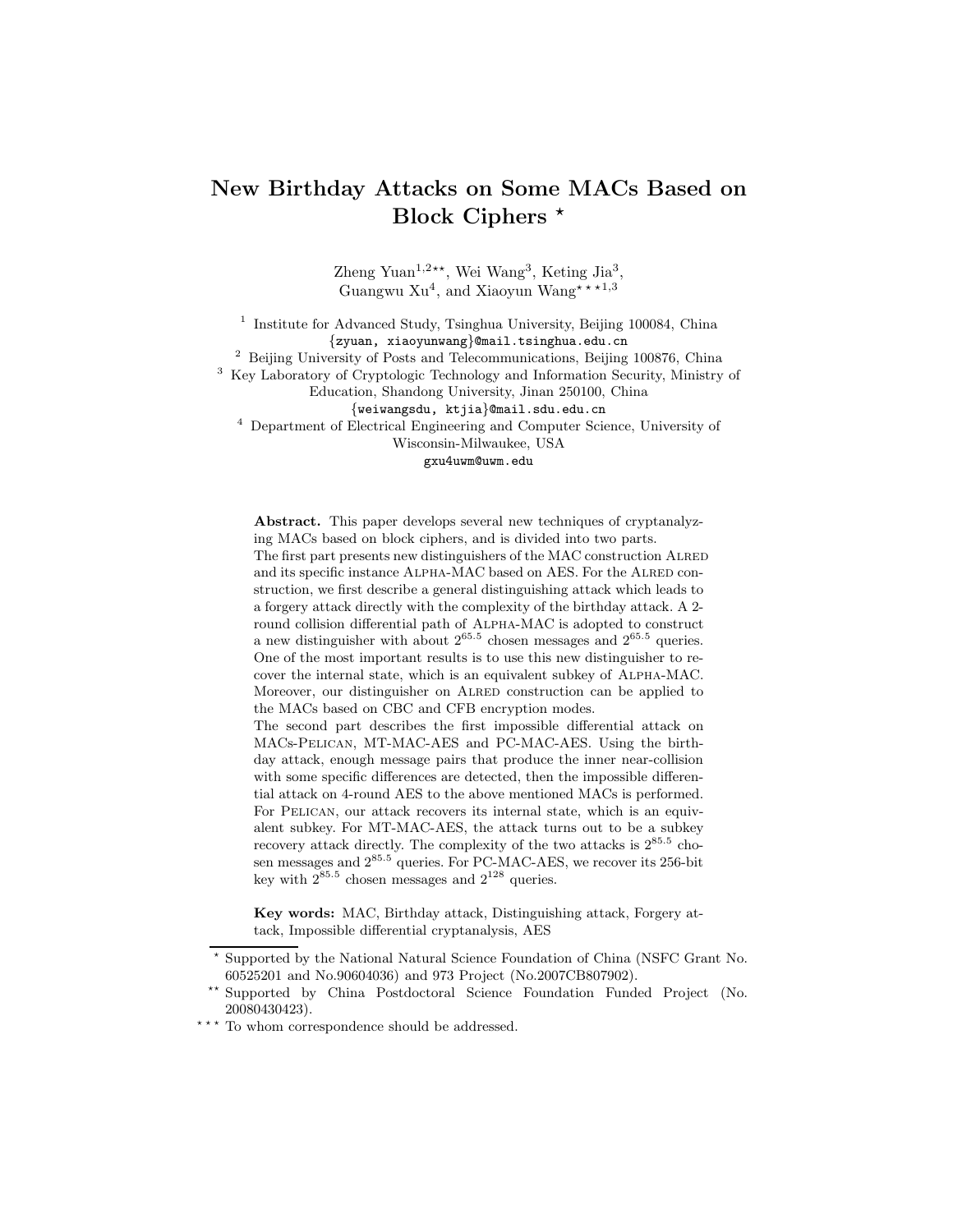## Part I Distinguishing and Forgery A[tt](#page-1-0)acks on ALRED and Its AES-based Instance Alpha-MAC <sup>1</sup>

## 1 Introduction to Part I

Message Authentication Code (MAC) is a fixed length information used to ensure data integrity and authenticity, and is widely used in network and security protocols, such as IPsec, SNMP, and SSL/TLS. A MAC algorithm takes a secret key and a message of arbitrary length as input, and outputs a short digest. MAC algorithms have been constructed using various approaches, for example, CBC-MAC [\[11\]](#page-21-0), OMAC [\[12\]](#page-21-1), TMAC [\[14\]](#page-21-2), HMAC/NMAC [\[2\]](#page-20-0), etc.

The MAC construction Alred was introduced by Daemen and Rijmen [\[8\]](#page-21-3). ALRED is an iterative MAC construction using reduced block ciphers as iteration functions. The secret key, which is used as the key of the block cipher, is applied in the initialization and the finalization, respectively. The internal state is updated by consecutive injections of message blocks. Alpha-MAC is an efficient instance of Alred based on AES [\[7\]](#page-21-4). Since AES has been widely used in practice, Alpha-MAC can be easily implemented. For the performance, Alpha-MAC is 2.5 times faster than the popular CBC-MAC with AES.

It was proved that the Alred construction is as strong as the underlying block cipher with respect to key recovery attacks and any forgery attacks not involving inner collisions [\[8\]](#page-21-3). Moreover, for Alpha-MAC, any colliding messages of the same size have to be at least 5 blocks long. Recently, Huang et al. exploited the algebraic properties of the AES, constructed internal collisions, and found second preimages for Alpha-MAC, under the assumption that a key or an internal state is known [\[10\]](#page-21-5). Biryukov et al. proposed a side-channel collision attack on Alpha-MAC which recovered its internal state, and mounted a selective forgery attack [\[5\]](#page-21-6).

The main contribution of this part is to present novel distinguishing attacks on the Alred construction and Alpha-MAC, which lead to forgery attacks directly. More importantly, the distinguishing attack on Alpha-MAC can be applied to recover the internal state, and results in a second preimage attack.

There are two kinds of distinguishing attacks on MACs. Preneel and van Oorschot introduced a general distinguishing attack to identify iterated MACs from a random function [\[17\]](#page-21-7). Using the birthday paradox, the adversary can detect the internal collision by appending the same one-block message. Another kind of attacks was suggested by Kim et al., which distinguishes the cryptographic primitive embedded in a MAC construction from a random function [\[13\]](#page-21-8). Recently, new techniques to identify the underlying hash functions of MACs were proposed [\[19](#page-21-9)[,20\]](#page-21-10). For example, distinguishing attacks on HMAC/NMAC-MD5 and MD5-MAC were proposed in [\[20\]](#page-21-10). The inner near-collisions are used in the distinguisher which reveals more information than inner collisions. In the same work, they were able to recover partial subkey of the MD5-MAC as well.

<span id="page-1-0"></span><sup>1</sup> by Zheng Yuan, Keting Jia, Wei Wang, and Xiaoyun Wang. See [\[21\]](#page-21-11) for more details.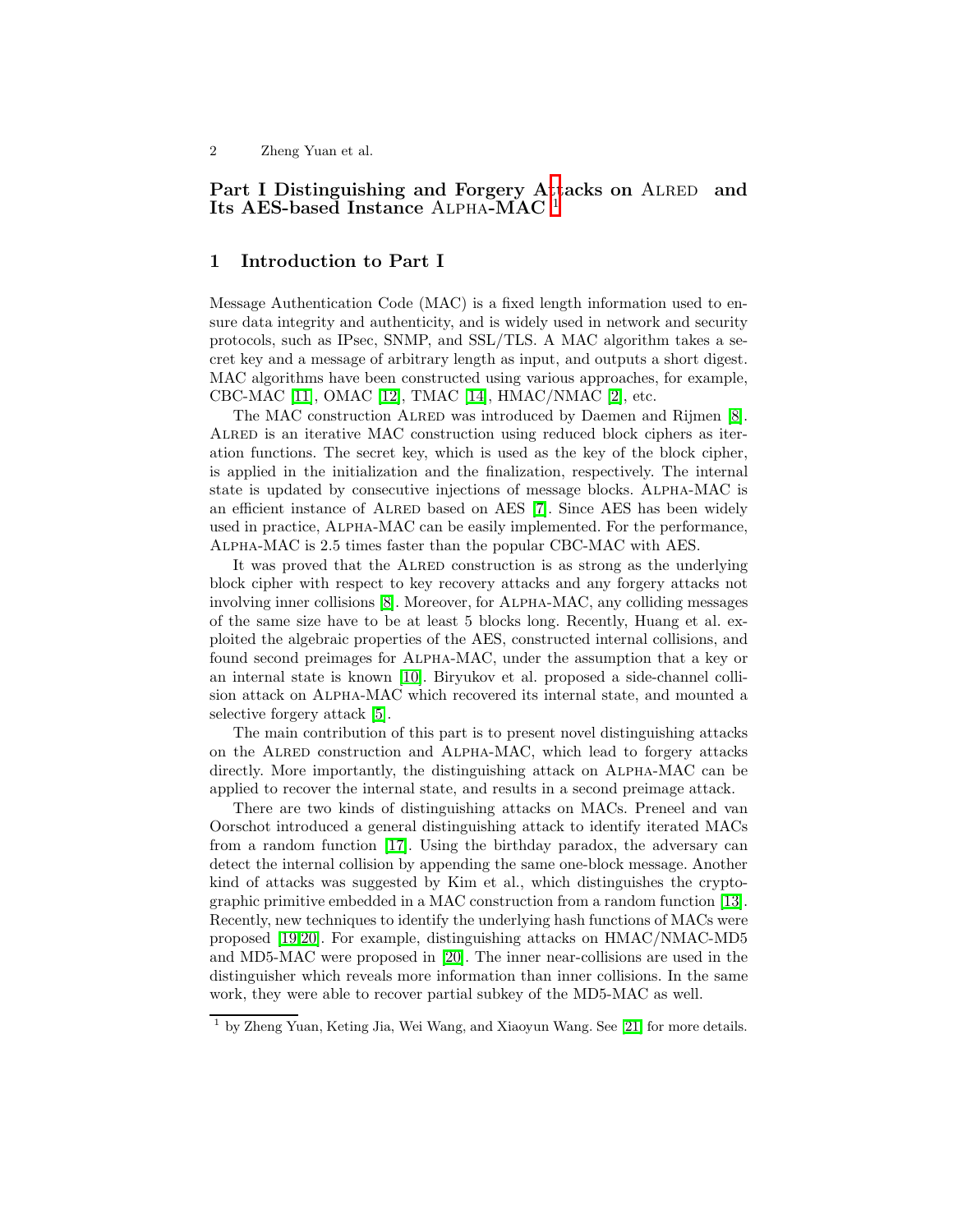Inspired by Wang et al.'s work [\[19](#page-21-9)[,20\]](#page-21-10), we propose a new idea to detect the inner near-collision with some specific differences, which can be used to identify the cryptographic primitives embedded in MACs. Build upon this idea, two distinguishing attacks on ALRED construction and ALPHA-MAC are presented in this part. We first describe a distinguishing attack on the Alred construction. This attack is based on the birthday attack [\[22\]](#page-21-12) which asserts that there exists a collision differential path with some specific differences. This is an inner near-collision which can be recognized with probability 1 by appending another message pair with the same difference. Next, we present a new distinguisher for Alpha-MAC based on a 2-round collision differential path. By combining with the specific differences in the 2-round collision differential path, we then explore a series of tricks to recover the internal state, which is an equivalent subkey. With the recovered subkey, we can obtain the second preimage of Alpha-MAC for any given message  $M$  and its MAC value. The complexity of all the attacks of ALPHA-MAC is  $2^{65.5}$  MAC queries and  $2^{65.5}$  chosen messages with a success rate of 0.63. Moreover, the distinguishing attack on the ALRED construction can be applied to the MACs based on CBC and CFB encryption modes.

### 2 Backgrounds and Notations

In this section, we define some notations, and give brief descriptions of the ALRED construction and Alpha-MAC.

#### 2.1 Notations

| $x_i$               |                | the <i>i</i> -th message word                |
|---------------------|----------------|----------------------------------------------|
| $y_i$               |                | the state after the <i>i</i> -th iteration   |
| $\overline{C}$      |                | the output of MAC algorithm                  |
| $\triangle A$       |                | the XOR difference of $A$ and $A'$           |
| $\boldsymbol{n}$    |                | the length of the state                      |
| $l_w$               |                | the length of the message word               |
| $l_m$               |                | the length of the MAC output                 |
| M  N                | $\ddot{\cdot}$ | the concatenation of $M$ and $N$             |
| x                   |                | the length of a bit string $x$               |
| $\lfloor x \rfloor$ | $\ddot{\cdot}$ | the smallest integer not less than $x$       |
| 10 <sup>j</sup>     |                | the $(j + 1)$ -bit sequence $(100 \cdots 0)$ |
|                     |                |                                              |

#### 2.2 ALRED Construction

The MAC construction ALRED [\[8\]](#page-21-3) is based on a reduced block cipher. The length of the secret key equals to that of the underlying block cipher, and the message length is a multiple of  $l_w$  bits.

Given a message  $M = (x_1, x_2, \ldots, x_t)$ , the ALRED construction is as follows.

1. Apply the full block cipher to the state of all-zero block, i. e.,  $y_0 = \text{Enc}_K(0)$ .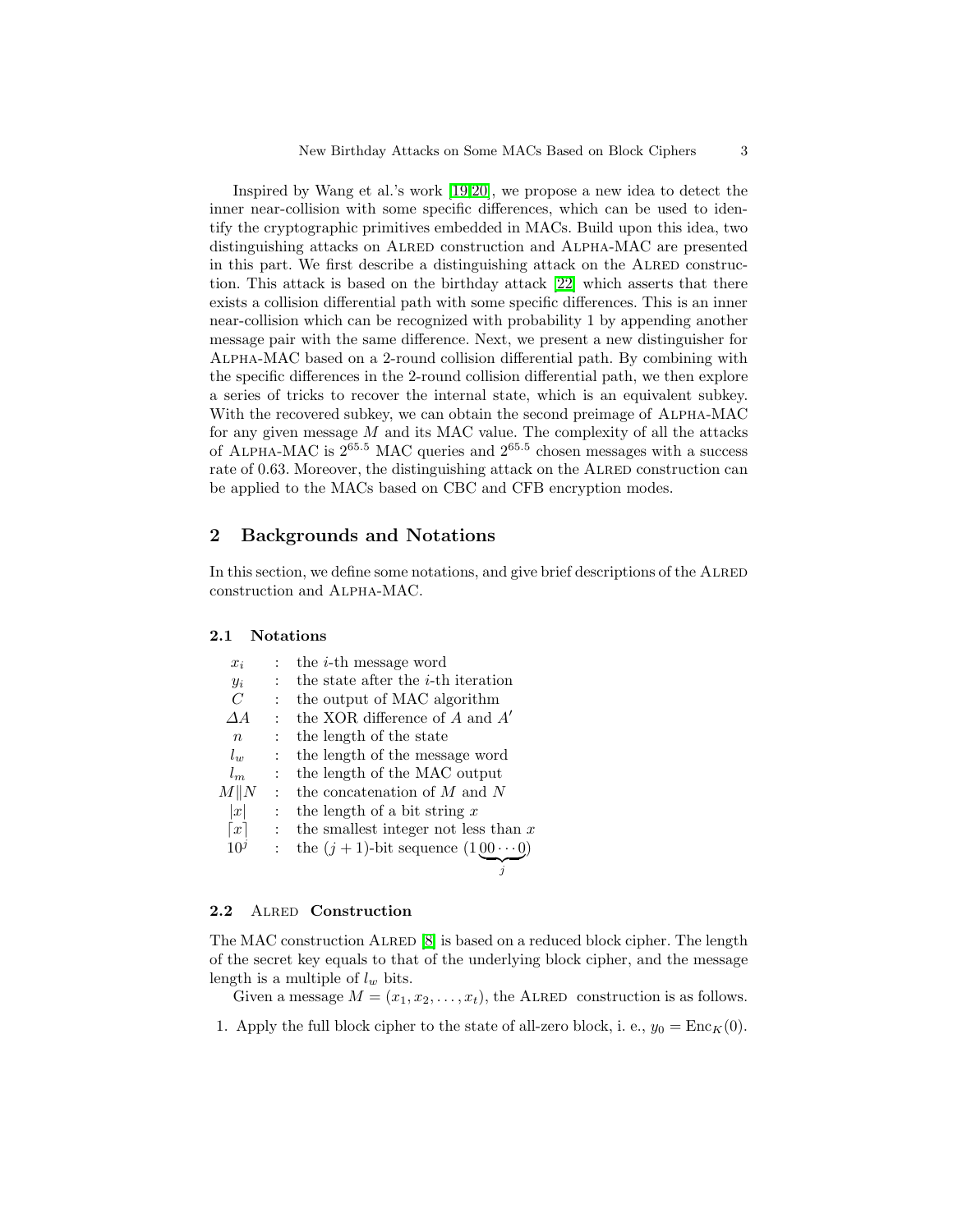- 4 Zheng Yuan et al.
- 2. Perform the following iteration function f for each message word: (a) Injection Layout: Map the bits of the message word to an *injection input* that has the same dimensions as a sequence of r-round subkeys of the block cipher. (b) Apply a sequence of r-round block cipher function to the state, and replace the round subkeys with the injection input, i. e.,  $y_i = f(y_{i-1}, x_i)$ , for  $i = 1, 2, \ldots, t.$
- 3. Apply the full block cipher to the state  $y_t$ , and truncate the first  $l_m$  bits of the state as the output. The final output  $C = Trunc(\text{Enc}_K(y_t)).$

#### 2.3 Alpha-MAC Algorithm

Alpha-MAC [\[8\]](#page-21-3) is a specific instance of the Alred construction with 1-round AES as its iteration function, where  $l_w = 32$ . Similar to AES, the ALPHA-MAC supports key length of 128, 192 or 256 bits.

The message padding method is to append a single bit '1' followed by the minimum bits of '0' such that the length of the result is a multiple of 32. For AES-128, the Injection Layout places the 4 bytes of each message word  $x_i =$  $(x_{i,0}, x_{i,1}, x_{i,2}, x_{i,3})$  into a  $4 \times 4$  array with the form:

$$
\begin{pmatrix} x_{i,0} & 0 & x_{i,1} & 0 \\ 0 & 0 & 0 & 0 \\ x_{i,2} & 0 & x_{i,3} & 0 \\ 0 & 0 & 0 & 0 \end{pmatrix},
$$

which acts as the corresponding 128-bit round subkey. The ALPHA-MAC round function consists of the four basic transformations of AES in sequence: AddRoundKey (AK), SubBytes (SB), ShiftRows (SR), and MixColumns (MC) [\[7\]](#page-21-4).

#### 2.4 Related Works

Our work is related to two types of attacks in the literature. They are the general distinguishing-R attack on all iterated MACs proposed by Preneel and van Oorschot [\[17\]](#page-21-7), and the distinguishing-H attack on HMAC/NMAC-MD5 and MD5-MAC introduced by Wang et al. [\[20\]](#page-21-10).

Preneel et al. proposed a general forgery attack on iterated MACs by the birthday paradox, which is applicable to all iterated MACs, such as CBC-MAC. Their technique detects all the colliding pairs among  $2^{(n+1)/2}$  known text-MAC pairs by the birthday paradox, where  $n$  is the bit length of the chaining variable. For each searched collision, i. e.,  $MAC(K, M) = MAC(K, M')$ , a one-block message  $N$  is appended to identify whether it is an internal collision by comparing  $MAC(K, M||N)$  and  $MAC(K, M'||N)$ . If an internal collision is found, then a forgery is created since the MACs of  $M||N'$  and  $M'||N'$  are the same. However, this method cannot be used to distinguish the cryptographic primitives embedded in the MAC.

Wang et al. introduced another interesting idea which can distinguish HMAC/ NMAC-MD5 without the related-key setting. They also implemented a partial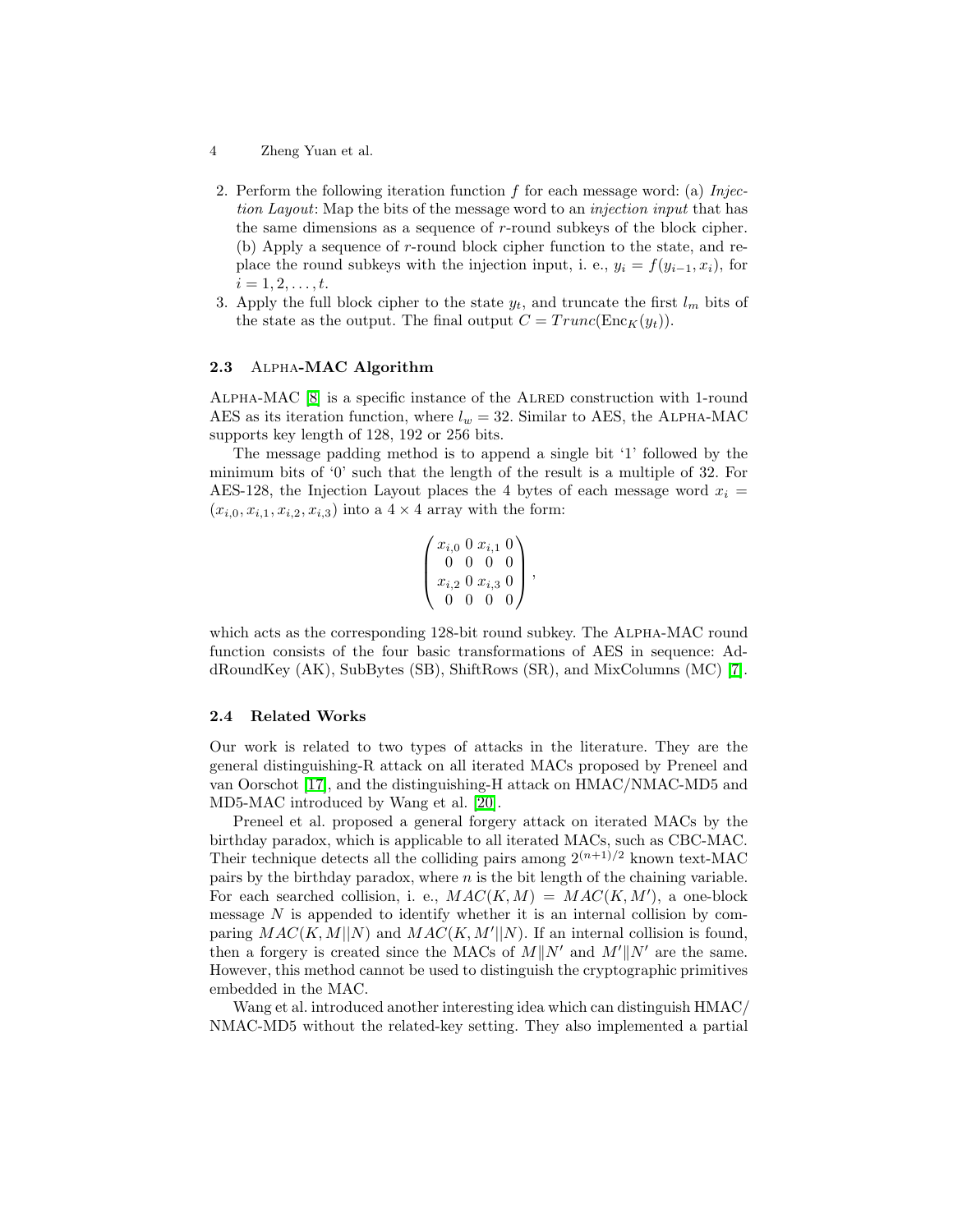key recovery attack on MD5-MAC. The main strategy of the distinguishing attack is as follows: The adversary first collects enough two-block message pairs  $(M||N, M'||N)$  to guarantee the appearance of an expected internal near-collision in the first iteration, then detects such a near-collision by changing the second block with enough messages  $N'$ . Once the expected inner near-collision is identified, the MAC is known to be based on MD5. The core of the attack is to detect an inner near-collision instead of a collision.

## 3 Distinguishing and Forgery Attacks on MAC Construction Alred

This section presents distinguishing and forgery attacks on Alred construction. Enlightened by the idea of Wang et al., we can detect a proper output difference as an inner near-collision by the birthday paradox. When the MAC construction is Alred rather than a random function, this kind of inner near-collision can be detected with probability 1 by substituting the last different message pair with another message pair having the same difference. Based on this detected inner near-collision, a forgery attack can be constructed immediately.

#### 3.1 Distinguishing Attack on ALRED Construction

The iteration part of ALRED construction is based on the *r*-round block cipher, where the r-round subkeys are substituted by the injection input. The core of our distinguisher is to detect  $\Delta y_{j-1}$ , which is the output difference of  $(j-1)$ th iteration. According to the operation between the injection input and the state involved in the iteration function f, the message word difference  $\Delta x_j$  may extinguish  $\Delta y_{j-1}$ , and lead to a collision at the final output. The form of the difference depends on the operation between the injection input and the state; e. g., for ALRED based on IDEA or RC6, the operation is modular addition, while for some others, it is XOR. Without loss of generality, we neglect Injection Layout map, and only consider the round number  $r = 1$  and the XOR operation between the message word and the state.

As shown in Fig. [1,](#page-5-0) there is an inner near-collision after round  $(j-1)$ . When  $\Delta x_j = \Delta y_{j-1}$ , there will be an internal collision  $x_j \oplus y_{j-1} = x'_j \oplus y'_{j-1}$ , which can be propagated to the output. If the construction is ALRED, we replace the  $(x_j, x'_j)$  with a different  $(\overline{x_j}, \overline{x'_j})$ , where  $\Delta \overline{x_j} = \Delta x_j$ , the collision still occurs. According to this property, the distinguisher is constructed as follows:

- 1. Randomly choose a structure  $T = \{M^i | M^i = (x_1^i, x_2^i, \dots, x_t^i)\}\)$  composed of  $2^{(n+1)/2}$  different messages, and query their corresponding MAC values  $C^i$ .
- 2. By the birthday paradox, search a collision  $C^a = C^b$ , the corresponding messages are  $M^a$  and  $M^b$ .
- 3. Counting backwards, suppose that  $(x_j^a, x_j^b)$  is the first unmatched pairs of words in  $(M^a, M^b)$ , i. e.,  $x_j^a \neq x_j^b$ ,  $M^a = (x_1^a, \ldots, x_j^a, x_{j+1}, \ldots, x_t)$ , and  $M^b = (x_1^b, \ldots, x_j^b, x_{j+1}, \ldots, x_t)$ . Replace  $(x_j^a, x_j^b)$  with another  $(\overline{x_j^a}, x_j^b)$ ,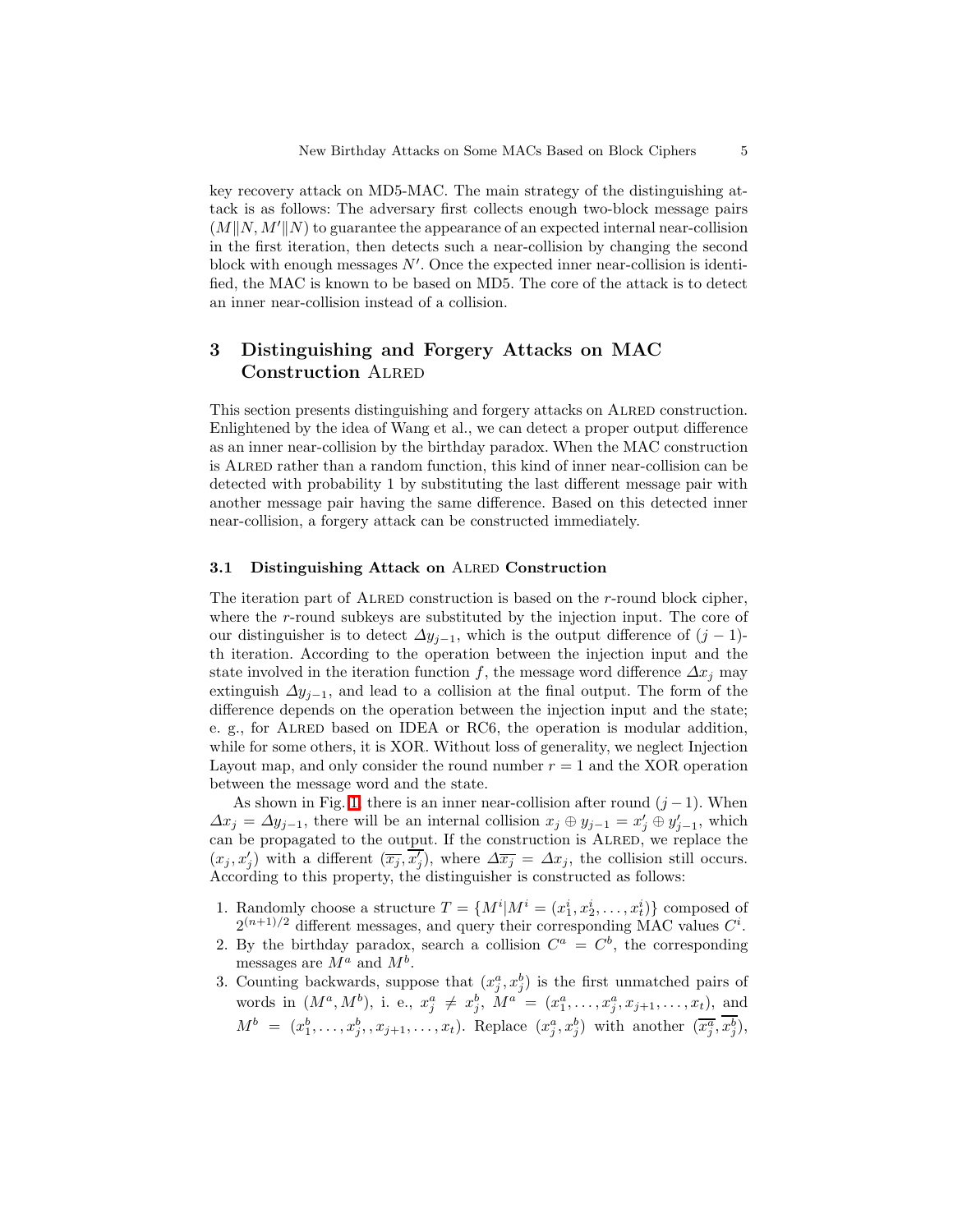6 Zheng Yuan et al.



Fig. 1. The Distinguisher with XOR Operation

<span id="page-5-0"></span>where  $\overline{x_j^a} \oplus x_j^b = x_j^a \oplus x_j^b$ . Query the MACs with  $(\overline{M^a}, \overline{M^b})$ , where  $\overline{M^a} =$  $(x_1^a, \ldots, x_{j-1}^a, \overline{x_j^a})$  and  $\overline{M^b} = (x_1^b, \ldots, x_{j-1}^b, x_j^b)$ . – If  $\overline{C^a} = \overline{C^b}$ , we conclude that the MAC is ALRED construction.

– Otherwise, it is a random function.

Note that  $t$  should be large enough to guarantee the existence of an inner nearcollision at round  $(j-1)$ , where  $t \geq 6$ .

This attack requires about  $2^{(n+1)/2}$  chosen messages, and works with probability 0.63 by the birthday paradox.

Remark 1. For MACs based on the block ciphers with  $r \geq 2$ , such as CBC-MAC, OMAC, TMAC, etc., the iteration function is  $H_i = f(H_{i-1}, x_i) = E_K(H_{i-1} \oplus$  $x_i$ ). Therefore, with a little modification, the above attack is applied to these situations. Besides, our method also works for the MACs based on CFB mode, i.e.,  $H_i = f(H_{i-1}, x_i) = E_K(H_{i-1}) \oplus x_i$ .

#### 3.2 Forgery Attack on ALRED Construction

Once the inner near-collision is identified, we can replace message words by another pair with the same difference to achieve a new collision pair. Hence, the forgery attack is easily realized with the same complexity and success rate as the distinguishing attack. To be more specific, let  $(M^a, M^b)$  be the colliding pair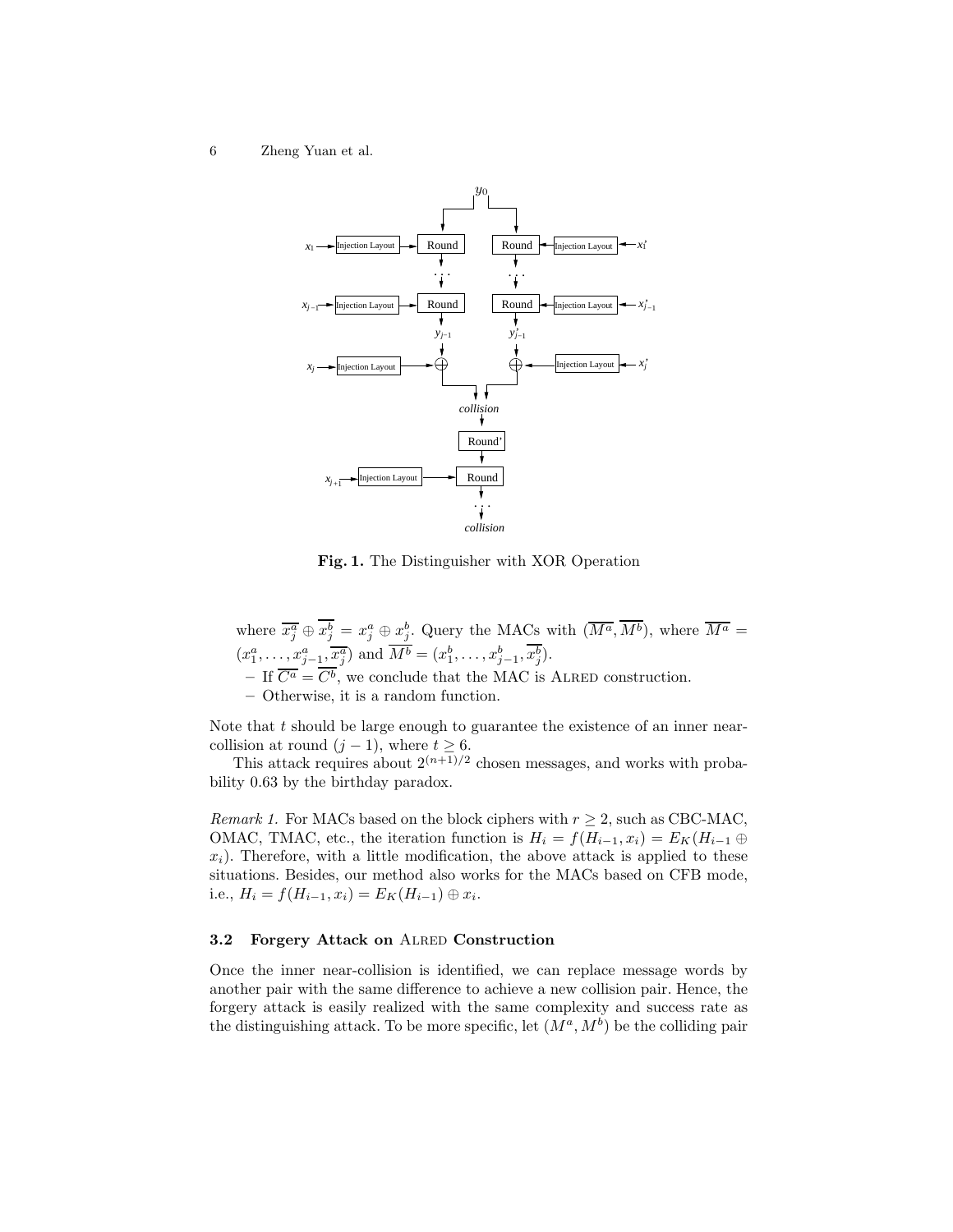detected in the above distinguishing attack. We query the MAC oracle with  $M^a$ , where  $\widetilde{M}^a = (x_1^a, \ldots, x_{j-1}^a, \widetilde{x}_j^a, s)$ , and s is an arbitrary message string. We can get a MAC forgery of the message  $M^b = (x_1^b, \ldots, x_{j-1}^b, x_j^a \oplus \Delta x_j, s)$ .

## 4 Recovering the Equivalent Subkey of Alpha-MAC

It is remarked that the above distinguisher can be utilized to distinguish the Alpha-MAC from a random function. However, we introduce a new distinguisher in this section, where the expected collision implies an inner near-collision with some specific differences. With this distinguisher, we can recover an internal state, which is an equivalent subkey, i. e., the state  $y_0$  (See Fig. [1\)](#page-5-0).

#### 4.1 Some Important Properties of Alpha-MAC

This section introduces a 2-round collision differential path of Alpha-MAC, and summarizes some useful facts based on it. The 2-round differential path will be used to recover the internal state in Section [4.3.](#page-9-0)

For  $i = 1, \ldots, t$ , denote

$$
\begin{pmatrix} y_{i-1,0} & y_{i-1,1} & y_{i-1,2} & y_{i-1,3} \\ y_{i-1,4} & y_{i-1,5} & y_{i-1,6} & y_{i-1,7} \\ y_{i-1,8} & y_{i-1,9} & y_{i-1,10} & y_{i-1,11} \\ y_{i-1,12} & y_{i-1,13} & y_{i-1,14} & y_{i-1,15} \end{pmatrix} \oplus \begin{pmatrix} x_{i,0} & 0 & x_{i,1} & 0 \\ 0 & 0 & 0 & 0 \\ x_{i,2} & 0 & x_{i,3} & 0 \\ 0 & 0 & 0 & 0 \end{pmatrix} \xrightarrow{\text{SB}} \begin{pmatrix} z_{i,0} & z_{i,1} & z_{i,2} & z_{i,3} \\ z_{i,4} & z_{i,5} & z_{i,6} & z_{i,7} \\ z_{i,8} & z_{i,9} & z_{i,10} & z_{i,11} \\ z_{i,12} & z_{i,13} & z_{i,14} & z_{i,15} \end{pmatrix},
$$

where  $y_{i-1}$  is the output of round  $(i-1)$ , and  $(x_{i,0}, 0, x_{i,1}, 0, 0, 0, 0, 0, x_{i,2}, 0, x_{i,3}, 0,$  $(0, 0, 0, 0)$  is the injection input to round i which acts as the round subkeys. Assume that  $M=(x_1, x_2, \ldots, x_{t-1}, x_t)$  and  $M'=(x'_1, x'_2, \ldots, x'_{t-1}, x'_t)$  follow the 2-round collision differential path as depicted in Fig. [2.](#page-6-0)



<span id="page-6-0"></span>Fig. 2. 2-Round Collision Differential Path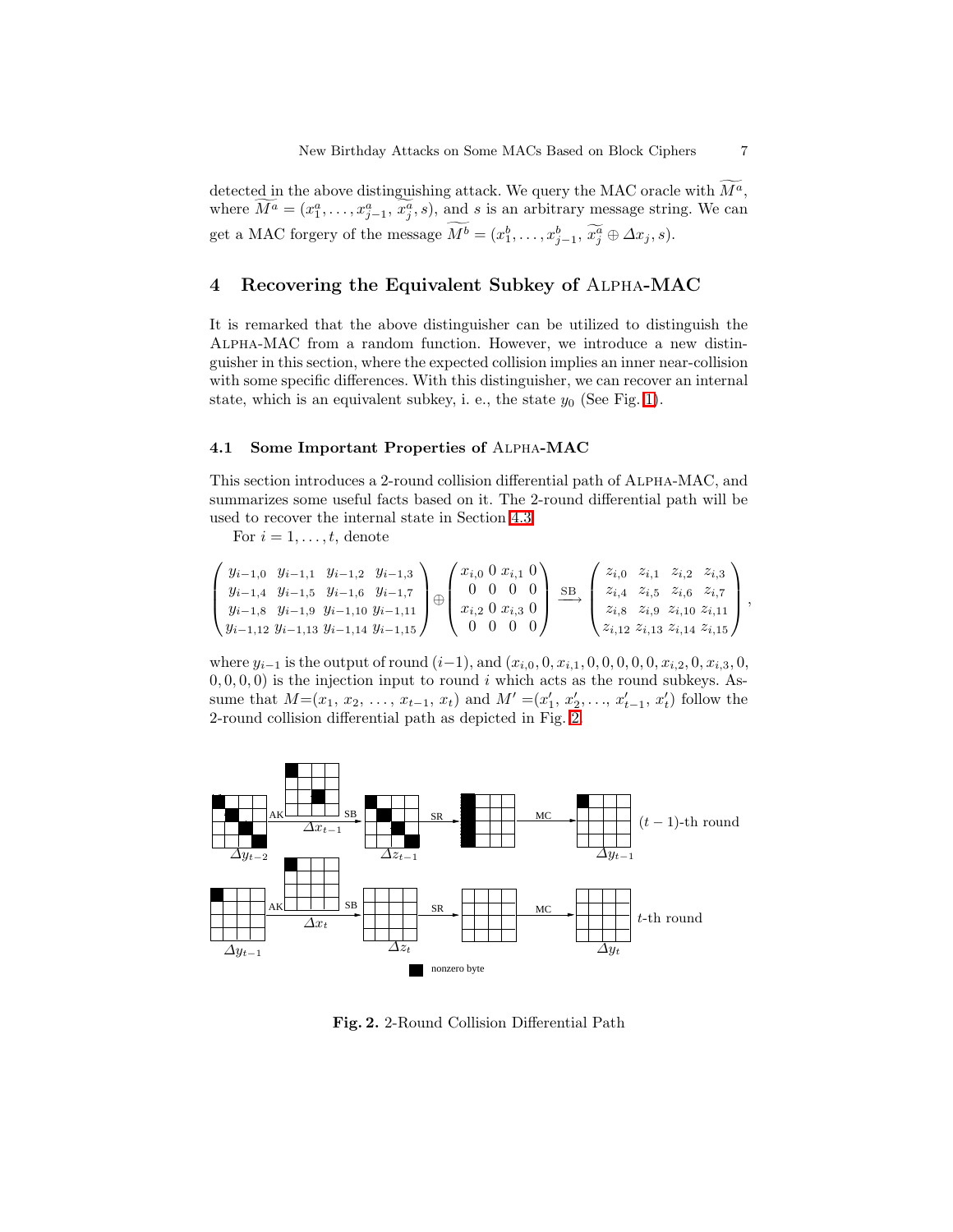From the differential path, we can see that there is only one nonzero byte in  $\Delta y_{t-1}$ , which equals to  $\Delta x_{t,0}$ . Because MC is a linear transformation, and SR has no impact on the value of difference, we can compute the output differences of four S-boxes in the  $(t-1)$ -th round from  $\Delta x_{t,0}$ :

$$
(\Delta z_{t-1,0}, \Delta z_{t-1,5}, \Delta z_{t-1,10}, \Delta z_{t-1,15})^T = MC^{-1}(\Delta x_{t,0}, 0, 0, 0)^T.
$$
 (1)

<span id="page-7-0"></span>Since the branch number of MC transformation in AES is 5 [\[7\]](#page-21-4), there are four nonzero bytes in  $\Delta z_{t-1}$ , they satisfy the difference structure in Fig. [2.](#page-6-0) Given the 2-round collision differential path in Fig. [2,](#page-6-0) we have the following facts:

*Fact 1.* Given two messages  $M=(x_1, x_2, \ldots, x_{t-1}, x_t)$  and  $M' = (x'_1, x'_2, \ldots, x_t)$  $x'_{t-1}, x'_{t}$ ) that follow the 2-round collision differential path, where  $\Delta x_{t} = (\Delta x_{t,0}, 0, \Delta x_{t})$ 0,0), and  $\Delta x_{t-1}=(\Delta x_{t-1,0}, 0, 0, \Delta x_{t-1,3})$ , there exists an Algorithm  $\mathbf{A}_1$  to find another different message pair  $\overline{M} = (x_1, x_2, \ldots, \overline{x_{t-1}}, x_t)$  and  $\overline{M'} = (x'_1, x'_2, \ldots, x'_t)$  $\overline{x'_{t-1}}, x'_{t}$  satisfying the 2-round collision differential path. Here  $(\overline{x_{t-1}}, \overline{x'_{t-1}})$  is obtained by only replacing  $(x_{t-1,0}, x'_{t-1,0})$  with different  $(\overline{x_{t-1,0}}, \overline{x'_{t-1,0}})$ . The complexity of the algorithm is about  $2^9$  queries and  $2^9$  chosen messages.

*Proof.* Since only  $(x_{t-1,0}, x'_{t-1,0})$  changes, all bytes in  $\Delta z_{t-1}$  remain the same except  $\Delta z_{t-1,0}$ , where  $\Delta z_{t-1,0} = S(y_{t-2,0} \oplus x_{t-1,0}) \oplus S(y'_{t-2,0} \oplus x'_{t-1,0})$ . Thus, M and M' collide if and only if  $S(y_{t-2,0} \oplus \overline{x_{t-1,0}}) \oplus S(y'_{t-2,0} \oplus \overline{x'_{t-1,0}}) = \Delta z_{t-1,0}$ . From the distribution table of the S-box in AES, we observe that, there are  $2<sup>7</sup>$ pairs corresponding to each output difference on average. Hence, each randomly chosen pair  $(x_{t-1,0}, x'_{t-1,0})$  leads to the expected output difference  $\Delta z_{t-1,0}$  with probability  $2^7/2^{15} = 2^{-8}$ . So Algorithm  $\mathbf{A}_1$  needs about  $2^8$  chosen message pairs  $(\overline{M}, \overline{M'})$  and  $2^9$  corresponding MACs to find the message pair  $(\overline{M}, \overline{M'})$  which follows the 2-round collision differential path. ⊓⊔

Fact 1 will be used in the new distinguishing attack to identify the ALPHA-MAC from a random function. And the following Fact can recover two bytes of the unknown internal state  $y_{t-2}$  corresponding to the nonzero bytes of  $\Delta x_{t-1}$ .

*Fact 2.* Given two messages  $M=(x_1, x_2, \ldots, x_{t-1}, x_t)$  and  $M' = (x'_1, x'_2, \ldots, x_t)$  $x'_{t-1}, x'_{t}$ ) that follow the 2-round collision differential path, where  $\Delta x_{t}$ =( $\Delta x_{t,0}$ , 0, 0, 0), and  $\Delta x_{t-1}=(\Delta x_{t-1,0}, 0, 0, \Delta x_{t-1,3})$ , there exists an *Algorithm*  $\mathbf{A}_2$  to recover  $(y_{t-2,0}, y'_{t-2,0})$  with about  $2^{16}$  XOR operations and  $2^9$  chosen messages.

*Proof. Algorithm*  $A_2$  is described as follows.

- 1. Call Algorithm  $A_1$  to find another message pair  $\overline{M} = (x_1, x_2, \ldots, \overline{x_{t-1}}, x_t)$ and  $\overline{M'} = (x'_1, x'_2, \ldots, \overline{x'_{t-1}}, x'_t)$  which produce a 2-round collision differential path in Fig. 3. Here  $(\overline{x_{t-1}}, \overline{x'_{t-1}})$  are only different at byte position 0 from  $(x_{t-1}, x'_{t-1}).$
- <span id="page-7-1"></span>2. Compute  $z_{t-1,0}$  from Eq. [\(1\)](#page-7-0), guess all 2<sup>16</sup> possibilities of  $(y_{t-2,0}, y'_{t-2,0})$ , and check if the following two equations hold.

$$
S(y_{t-2,0} \oplus x_{t-1,0}) \oplus S(y'_{t-2,0} \oplus x'_{t-1,0}) = \Delta z_{t-1,0},\tag{2}
$$

$$
S(y_{t-2,0} \oplus \overline{x_{t-1,0}}) \oplus S(y'_{t-2,0} \oplus \overline{x'_{t-1,0}}) = \Delta z_{t-1,0}.\tag{3}
$$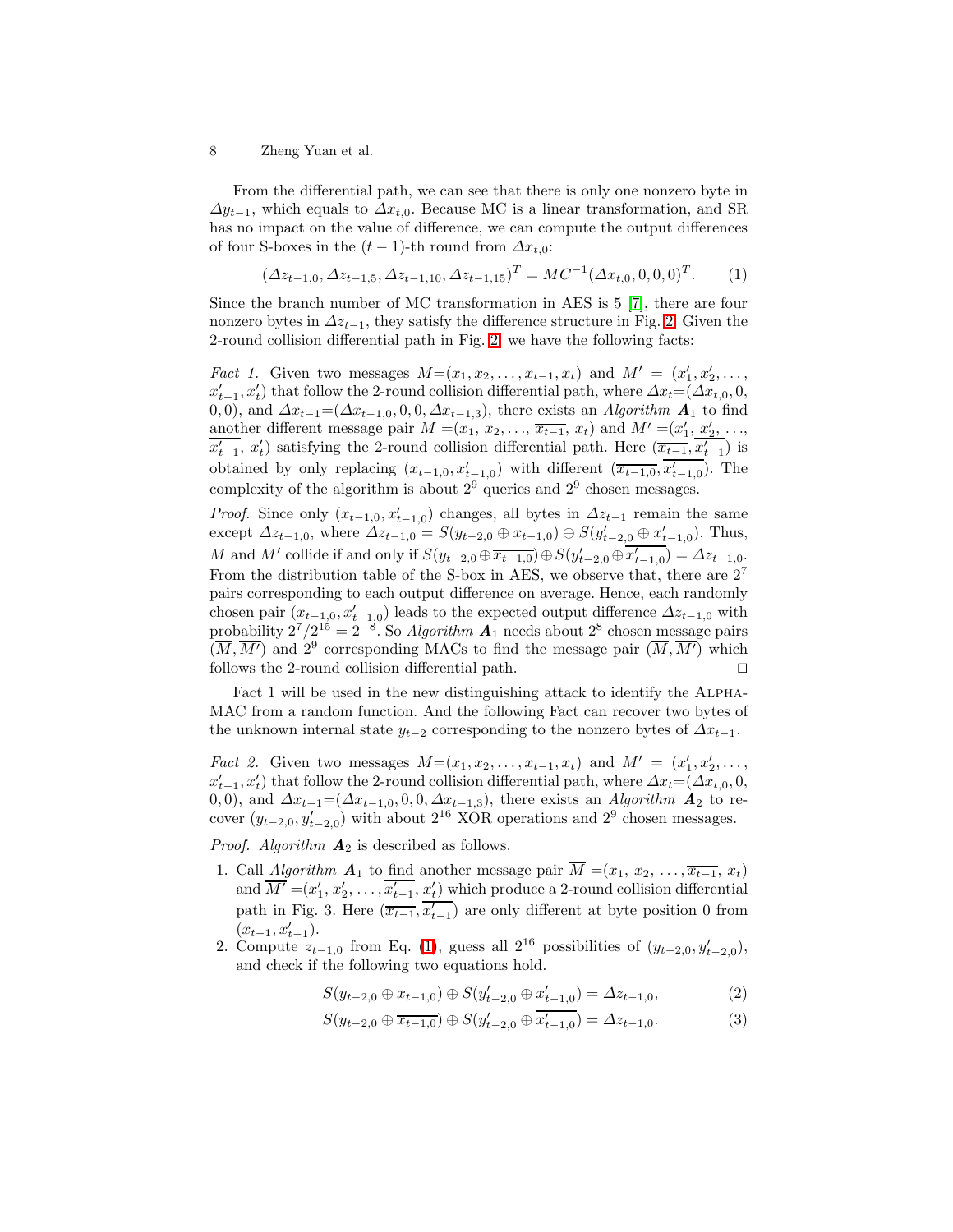3. If there is only one solution  $(y_{t-2,0}, y'_{t-2,0})$  satisfying Eq. [\(2\)](#page-7-1) and [\(3\)](#page-7-1) among  $2^{16}$  guesses, outputs  $(y_{t-2,0}, y'_{t-2,0}).$ Otherwise, repeat steps 1 and 2 until only one solution is left.

It is obvious that, the time complexity of Algorithm  $A_2$  is about  $2^{16}$  XOR operations and  $2^9$  chosen messages.  $□$ 

*Fact 3.* Given two messages  $M=(x_1, x_2, \ldots, x_{t-1}, x_t)$  and  $M' = (x'_1, x'_2, \ldots, x_t)$  $x'_{t-1}, x'_{t}$ ) that follow the 2-round collision differential path, where  $\Delta x_{t} = (\Delta x_{t,0}, 0, \Delta x_{t})$ 0,0), and  $\Delta x_{t-1}=(\Delta x_{t-1,0}, 0, 0, \Delta x_{t-1,3})$ , there exists an Algorithm  $\mathbf{A}_3$  to recover  $(y_{t-2,10}, y'_{t-2,10})$  with about 2<sup>16</sup> XOR operations and 2<sup>9</sup> queries.

Proof. The proof of Fact 3 is similar to that of Fact 2. We only need to replace  $(x_{t-1,10}, x'_{t-1,10})$  by different  $(\overline{x_{t-1,10}}, \overline{x'_{t-1,10}})$ . □

#### 4.2 Distinguishing Attack on Alpha-MAC

Similar to the distinguisher for ALRED construction, the new distinguisher on ALPHA-MAC is based on the identification of an inner near-collision  $\Delta y_{t-1}$  as shown in Fig. [2.](#page-6-0) By the birthday paradox, such an inner near-collision exists, and can be detected by the new distinguisher. From Algorithms  $\mathbf{A}_2$  and  $\mathbf{A}_3$ , we can recover two bytes of the internal state  $y_{t-2}$ . Moreover, we explore a series of tricks to recover more bytes of the internal state  $y_{t-3}$ , and further recover  $y_0$ . It is noted that  $y_0 = Enc_K(0)$  equals to a subkey used in the secret prefix method.

It is claimed that an extinguishing differential in Alpha-MAC spans at least 5 message words, and given the state value  $y_{i-1}$ , the map from the sequence of four message words  $(x_i, x_{i+1}, x_{i+2}, x_{i+3})$  to the state value before the  $(i + 4)$ th iteration is a bijection  $[8]$ . Hence, we choose a structure composed of  $2^{64.5}$ messages with  $t$ -word length, where  $t$  is required to be bigger than or equal to 6 in order to guarantee the map from  $(x_1, \ldots, x_{t-1})$  to  $y_{t-1}$  is a random function, and to ensure the existence of an inner near-collision. It is recommended to choose  $t = 9$ .

Given a fixed word difference  $(\eta, 0, 0, 0)$ , construct two structures as follows:

$$
T_1 = \{M^a = (x_1^a, x_2^a, \dots, x_{t-1}^a, x_t)\},
$$
  
\n
$$
T_2 = \{M^b = (x_1^b, x_2^b, \dots, x_{t-1}^b, x_t \oplus (\eta, 0, 0, 0))\},
$$

where the message words  $(x_i^a, x_i^b)$   $(i = 1, 2, ..., t - 2), (x_{t-1,0}^a, x_{t-1,3}^a)$  of  $x_{t-1}^a$ , and  $(x_{t-1,0}^b, x_{t-1,3}^b)$  of  $x_{t-1}^b$  are randomly chosen, and other bytes of  $(x_{t-1}^a, x_{t-1}^b)$ are fixed, i. e., we choose  $\Delta x_{t-1}$  and  $\Delta x_t$  as shown in Fig. [2.](#page-6-0) The distinguisher works in the following manner:

- 1. Query the MAC with all the  $2^{65.5}$  messages in structure  $T_1$  and  $T_2$ , and obtain the corresponding MACs.
- 2. Search for  $(M^a, M^b)$  such that  $C^a = C^b$  by the birthday attack, where  $M^a \in T_1$ ,  $M^b \in T_2$ . Randomly choose another different pair  $(\overline{M^a}, \overline{M^b})$ ,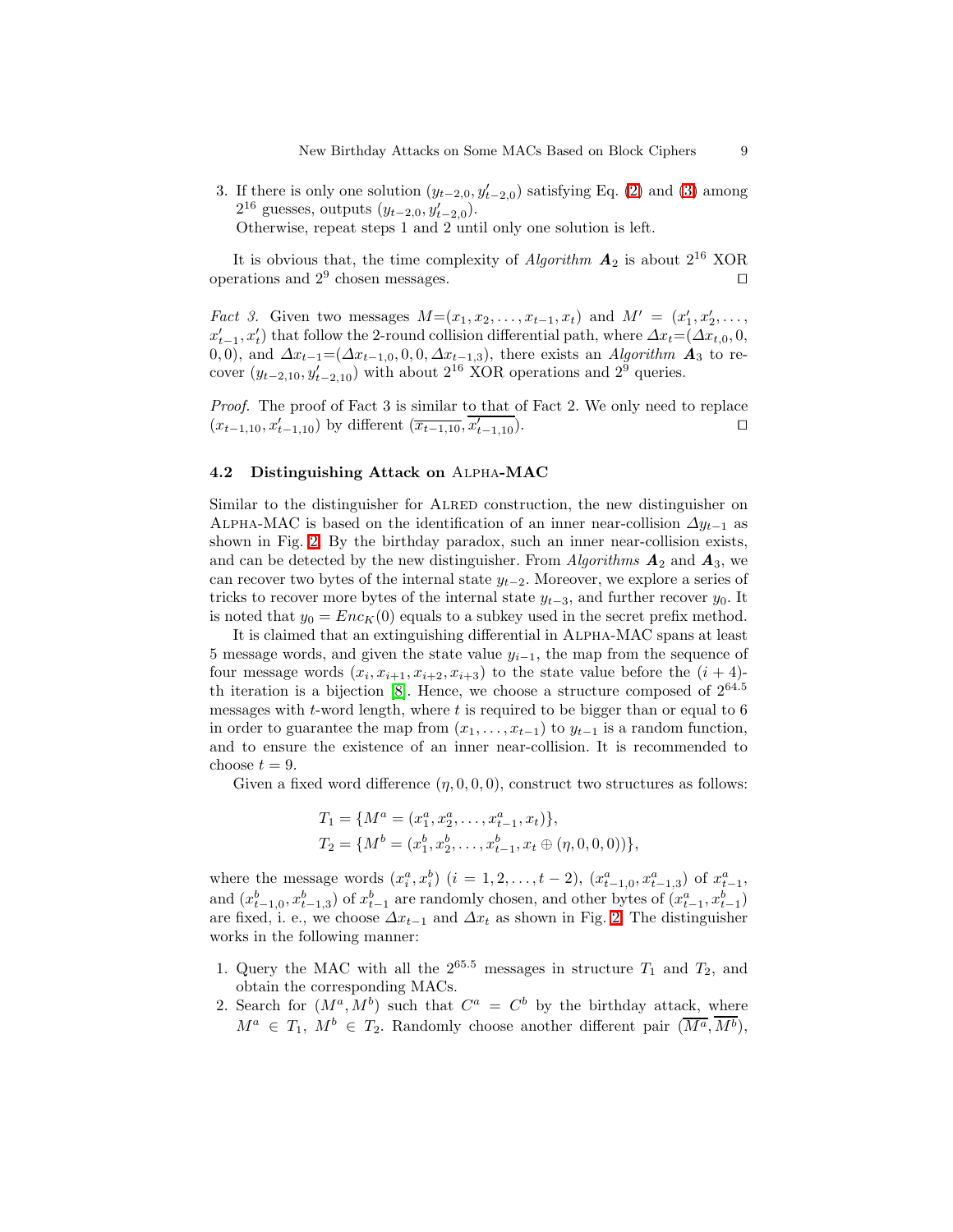where  $\overline{M^a} = (x_1^a, \ldots, x_{t-1}^a, \overline{x_t^a}), \ \overline{M^b} = (x_1^b, \ldots, x_{t-1}^b, x_t^b), \ \Delta \overline{x_t} = \Delta x_t.$  Query the MAC with the new message pair  $(\overline{M^a}, \overline{M^b})$ . If  $(\overline{M^a}, \overline{M^b})$  is a collision, we conclude that the MAC is ALRED-MAC, and go to step 3. Otherwise, the MAC is a random function.

3. Randomly choose  $2^8$  different  $(\overline{x_{t-1,0}^a}, x_{t-1,0}^b)$  to replace  $(x_{t-1,0}^a, x_{t-1,0}^b)$ . Query the MACs of the new messages. Check whether there is at least one collision among them. If a collision appears, the Alred construction is claimed as the ALPHA-MAC. Otherwise, it is other ALRED MAC instance.

**Complexity Evaluation.** Step 1 takes  $2^{65.5}$  MAC queries. There are only 2 queries and  $2^{65.5}$  table look-ups with  $2^{65.5}$  entries in step 2, and  $2^8$  MAC queries in step 3. Thus, the total complexity is dominated by step 1, which is about  $2^{65.5}$ MAC queries and  $2^{65.5}$  chosen messages.

Success Rate. A collision between the two structures occurs with probability 0.63 from the birthday paradox, which is also the success rate of our attack.

#### <span id="page-9-0"></span>4.3 Internal State Recovery of Alpha-MAC

In this section, we recover the internal state  $y_0$  combining the new distinguisher discussed above with some new tricks. Once the Alred construction is identified as the ALPHA-MAC, we obtain a message pair  $(M^a, M^b)$ , which follows the 2round collision differential path (See Fig. [2\)](#page-6-0).

Denote  $M^a = (x_1^a, x_2^a, \dots, x_{t-1}^a, x_t^a)$  and  $M^b = (x_1^b, x_2^b, \dots, x_{t-1}^b, x_t^b)$ . The process of the internal state recovery attack is depicted in Fig. [3,](#page-9-1) where '∗' denotes the difference that can be computed, '?' stands for the unknown difference, and '0' means zero difference. The details of the recovery attack are as follows:

$$
\Delta y_{t-3} = \begin{pmatrix} * & 2 & * & ? \\ ? & * & ? & * \\ * & ? & * & ? \\ ? & * & ? & * \end{pmatrix}
$$

$$
\frac{AK^{-1} \, SB^{-1}}{2 \, x_{t-2}} = \begin{pmatrix} * & 2 & * & ? \\ ? & * & ? & * \\ ? & * & ? & * \\ * & ? & * & ? \end{pmatrix} \xrightarrow{\text{SE}^{-1} \, MC^{-1}} \Delta y_{t-2} = \begin{pmatrix} * & 0 & 0 & 0 \\ 0 & ? & 0 & 0 \\ 0 & 0 & * & 0 \\ 0 & 0 & 0 & ? \end{pmatrix}
$$

$$
\xrightarrow{\text{AK}^{-1} \, SB^{-1}} \Delta z_{t-1} = \begin{pmatrix} * & 0 & 0 & 0 \\ 0 & 0 & 0 & 0 \\ 0 & 0 & * & 0 \\ 0 & 0 & 0 & * \end{pmatrix} \xrightarrow{\text{SE}^{-1} \, MC^{-1}} \Delta y_{t-1} = \begin{pmatrix} \Delta x_{t,0} & 0 & 0 & 0 \\ 0 & 0 & 0 & 0 \\ 0 & 0 & 0 & 0 \\ 0 & 0 & 0 & 0 \end{pmatrix}
$$

<span id="page-9-1"></span>Fig. 3. Recovering the Internal State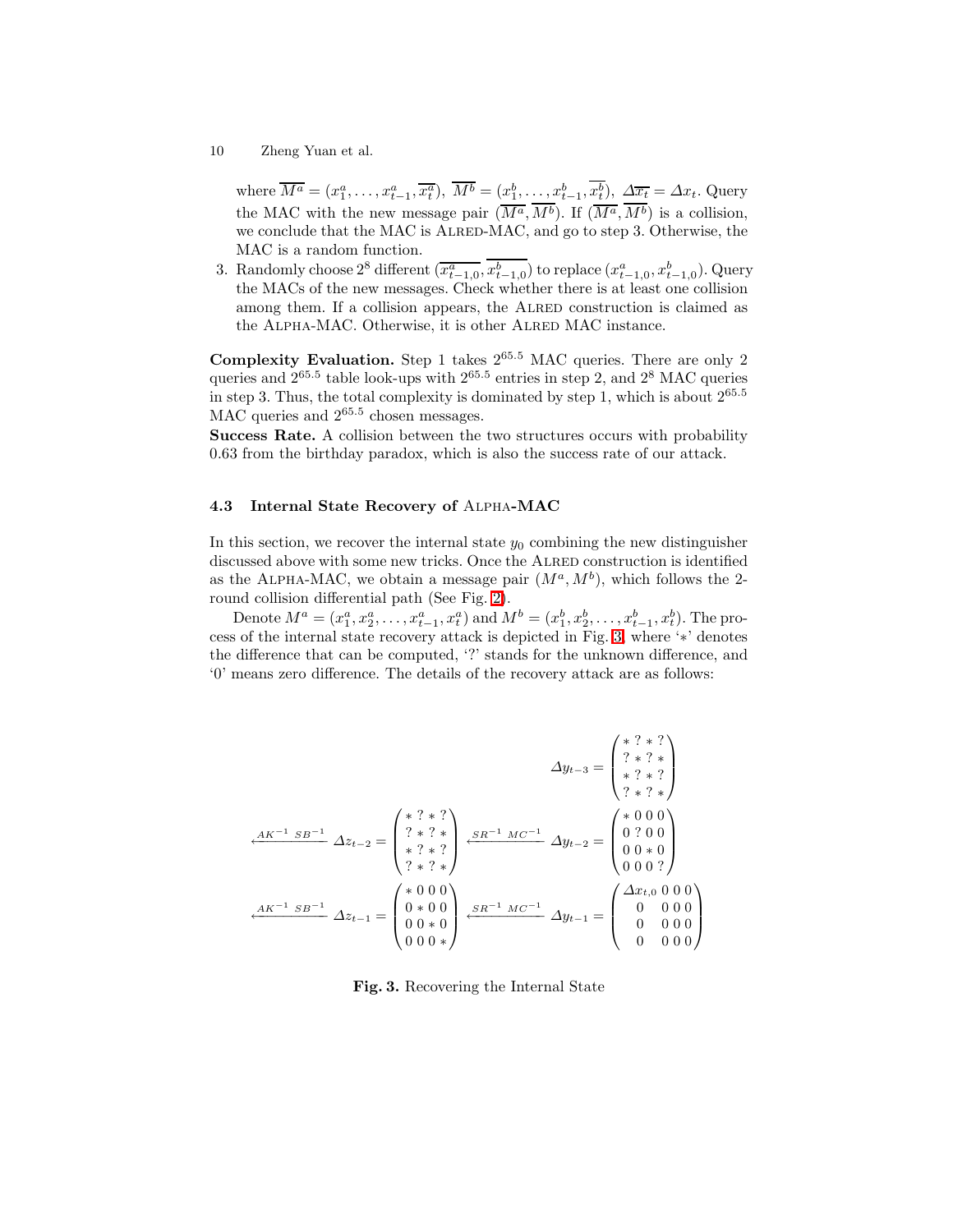New Birthday Attacks on Some MACs Based on Block Ciphers 11

1. Recovering  $(y_{t-2,0}^a, y_{t-2,0}^b, y_{t-2,10}^a, y_{t-2,10}^b)$ .

By Algorithms  $\mathbf{A}_2$  and  $\mathbf{A}_3$ , the corresponding bytes  $(y_{t-2,0}^a, y_{t-2,0}^b, y_{t-2,10}^a,$  $y_{t-2,10}^b$  can be recovered directly.

Next, let us explore more techniques to recover more bytes of the internal states  $y_{t-2}$  and  $y_{t-3}$ .

2. Recovering  $(y_{t-3,0}^a, y_{t-3,0}^b, y_{t-3,2}^a, y_{t-3,2}^b, y_{t-3,8}^a, y_{t-3,8}^b, y_{t-3,10}^a, y_{t-3,10}^b)$ . Applying  $MC^{-1}$  and  $SR^{-1}$  to the state  $y_{t-2}$ , we obtain the values  $(\Delta z_{t-2,0},$  $\Delta z_{t-2,5}, \Delta z_{t-2,10}, \Delta z_{t-2,15}, \Delta z_{t-2,2}, \Delta z_{t-2,7}, \Delta z_{t-2,8}, \Delta z_{t-2,13}$  from the following two equations:

$$
(\Delta z_{t-2,0}, \Delta z_{t-2,5}, \Delta z_{t-2,10}, \Delta z_{t-2,15})^T = MC^{-1}(\Delta y_{t-2,0}, 0, 0, 0)^T, (4)
$$
  

$$
(\Delta z_{t-2,2}, \Delta z_{t-2,7}, \Delta z_{t-2,8}, \Delta z_{t-2,13})^T = MC^{-1}(0, 0, \Delta y_{t-2,10}, 0)^T. (5)
$$

- (a) Recovering  $(y_{t-3,0}^a, y_{t-3,0}^b)$ .
	- i. Look up the differential distribution table of AES S-box, and obtain about 2<sup>8</sup> possible values  $(y_{t-3,0}, y'_{t-3,0})$  satisfying

$$
S(y_{t-3,0} \oplus x_{t-2,0}^a) \oplus S(y_{t-3,0}^{\prime} \oplus x_{t-2,0}^b) = \Delta z_{t-2,0},
$$
 (6)

<span id="page-10-0"></span>The correct  $(y_{t-3,0}^a, y_{t-3,0}^b)$  must be among the 2<sup>8</sup> possible  $(y_{t-3,0}, y_{t-3,0}^l)$ . ii. Detect the correct  $(y_{t-3,0}^a, y_{t-3,0}^b)$  from the following fact.

*Fact 4*. For each possible  $(y_{t-3,0}, y'_{t-3,0})$ , set  $x_{t-2} = (x_{t-2,0}, x^a_{t-2,1}, x^a_{t-2,2},$  $x_{t-2,3}^a$ ) and  $x_{t-2}^{\prime} = (x_{t-2,0}^{\prime}, x_{t-2,1}^b, x_{t-2,2}^b, x_{t-2,3}^b)$ , where

$$
x_{t-2,0} = x_{t-2,0}^b \oplus y_{t-3,0} \oplus y'_{t-3,0},
$$
  

$$
x'_{t-2,0} = x_{t-2,0}^a \oplus y_{t-3,0} \oplus y'_{t-3,0}.
$$

Suppose  $\overline{\Delta x_{t-1}} = x_{t-1} \oplus x'_{t-1}$  and  $\Delta x_{t-1} = x_{t-1}^a \oplus x_{t-1}^b$ . Select  $2^8$  different word pairs  $(x_{t-1}, x'_{t-1})$  such that

$$
\overline{\Delta x_{t-1,0}} \neq \Delta x_{t-1,0}
$$
 and  $\overline{\Delta x_{t-1,i}} = \Delta x_{t-1,i}$   $(i = 1, 2, 3)$ .

Query the MAC with  $2^8$  message pairs  $(M, M')$ , where

$$
M = \{x_1^a, \dots, x_{t-3}^a, x_{t-2}, x_{t-1}, x_t^a\} \text{ and } M' = \{x_1^b, \dots, x_{t-3}^b, x_{t-2}', x_{t-1}', x_t^b\}.
$$

- If one collision is found among  $2^8$  message pairs  $(M, M')$ , the correct  $(y_{t-3,0}^a, y_{t-3,0}^b) = (y_{t-3,0}, y_{t-3,0}^{\prime}).$
- − Otherwise, the  $(y_{t-3,0}, y'_{t-3,0})$  is not correct.

*Proof.* If  $(y_{t-3,0}, y_{t-3,0}') = (y_{t-3,0}^a, y_{t-3,0}^b)$ , the two inputs to S-boxes are

$$
x_{t-2,0} \oplus y_{t-3,0}^a = x_{t-2,0}^b \oplus y_{t-3,0}^a \oplus y_{t-3,0}^b \oplus y_{t-3,0}^a = x_{t-2,0}^b \oplus y_{t-3,0}^b,
$$
  

$$
x_{t-2,0}' \oplus y_{t-3,0}^b = x_{t-2,0}^a \oplus y_{t-3,0}^a \oplus y_{t-3,0}^b \oplus y_{t-3,0}^b = x_{t-2,0}^a \oplus y_{t-3,0}^a,
$$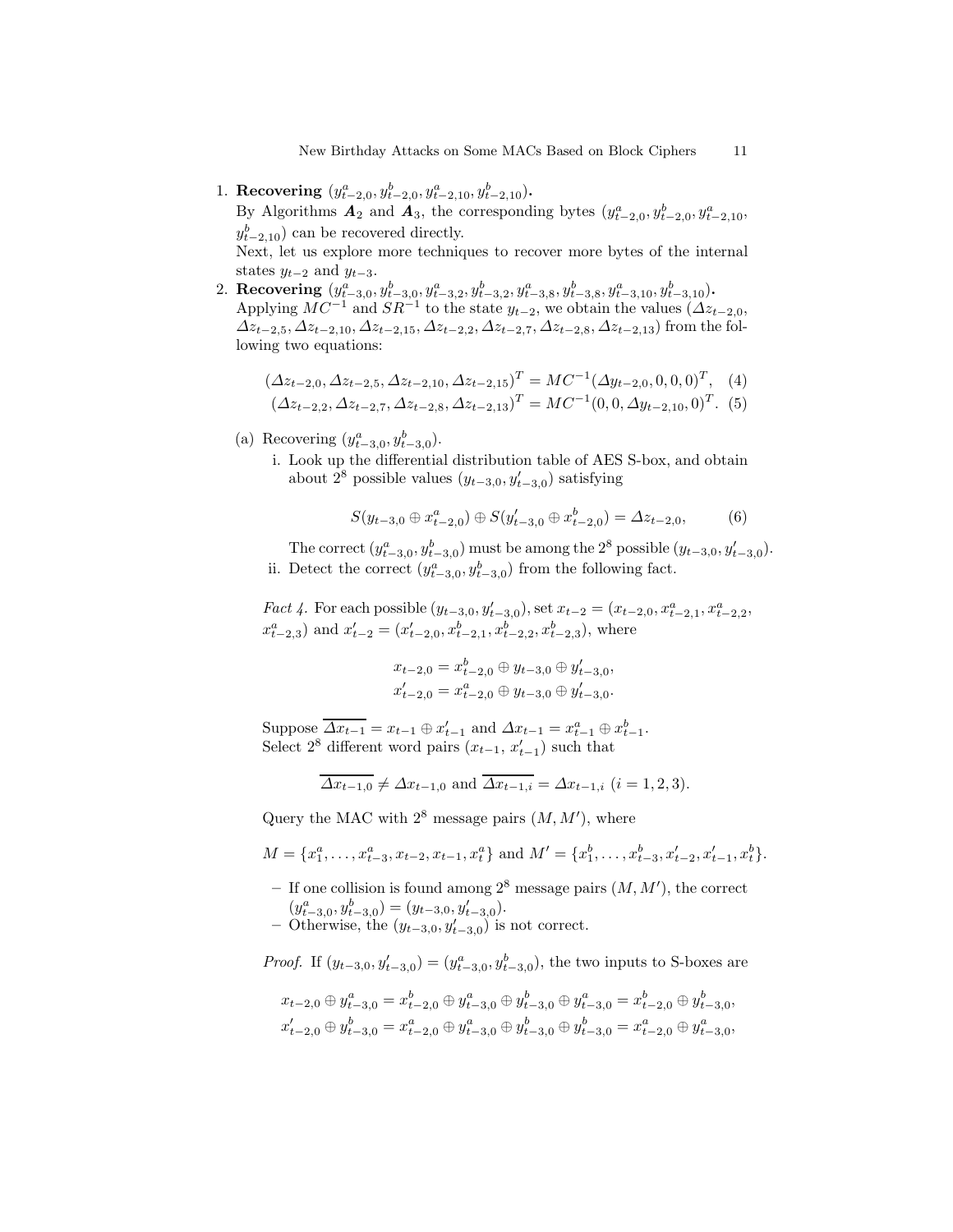respectively, and the corresponding outputs are

$$
S(x_{t-2,0} \oplus y_{t-3,0}) = z_{t-2,0} = z_{t-2,0}^b, \ S(x'_{t-2,0} \oplus y'_{t-3,0}) = z'_{t-2,0} = z_{t-2,0}^a,
$$

i. e.,  $\overline{\Delta z_{t-2,0}} = \Delta z_{t-2,0}$ , which implies that  $\overline{\Delta z_{t-2}} = \Delta z_{t-2}$ .

It is noted that, the byte  $z_{t-2,0}$  only affects four bytes  $(y_{t-2,0}, y_{t-2,4}, y_{t-2,8},$  $y_{t-2,12}$ , which means that the 2nd to 4th columns of  $\overline{\Delta y_{t-1}}$  are the same as  $\Delta y_{t-1}$ . Therefore,  $y_t = y'_t$  if and only if

$$
S(y_{t-2,0} \oplus x_{t-1,0}) \oplus S(y'_{t-2,0} \oplus x'_{t-1,0}) = \Delta z_{t-1,0}.\tag{7}
$$

There exists one collision among  $2^8$  different pair  $(M, M')$  on average. If  $(y_{t-3,0}, y_{t-3,0}') \neq (y_{t-3,0}^a, y_{t-3,0}^b)$ , the two inputs to the S-box are

$$
x_{t-2,0} \oplus y_{t-3,0}^a = x_{t-2,0}^b \oplus y_{t-3,0} \oplus y_{t-3,0}' \oplus y_{t-3,0}^a,
$$
  

$$
x_{t-2,0}' \oplus y_{t-3,0}^b = x_{t-2,0}^a \oplus y_{t-3,0} \oplus y_{t-3,0}' \oplus y_{t-3,0}^b.
$$

The equation  $\overline{\Delta z_{t-2,0}} = \Delta z_{t-2,0}$  holds with probability  $2^{-8}$ . Thus, to guarantee a collision occur, it is required that (i)  $\Delta y_{t-2,4} = 0$ ,  $\overline{\Delta y_{t-2,8}} = 0$  and  $\overline{\Delta y_{t-2,12}} = 0$  when  $\overline{\Delta z_{t-2}} \neq \Delta z_{t-2}$ , or (ii) Eq. [\(6\)](#page-10-0) holds when  $\overline{\Delta z_{t-2}} = \Delta z_{t-2}$ . Among 2<sup>8</sup> different message pairs  $(M, M')$ , there is a collision with probability  $2^{-24} \times 2^8 = 2^{-16}$  for the first case, and the probability is at most  $2^{-8}$  for the second. □

- (b) In a similar manner, the values  $(y_{t-3,2}^a, y_{t-3,2}^b), (y_{t-3,8}^a, y_{t-3,8}^b)$  and  $(y_{t-3,10}^a,$  $y_{t-3,10}^b$  can be each filtered by 2<sup>8</sup> message pairs.
- 3. Recovering  $(y_{t-3,5}^a, y_{t-3,5}^b, y_{t-3,7}^a, y_{t-3,7}^b, y_{t-3,13}^a, y_{t-3,13}^b, y_{t-3,15}^a, y_{t-3,15}^b)$ . Compute the correct  $(y_{t-3,5}^a, y_{t-3,15}^a, y_{t-3,5}^b, y_{t-3,15}^a)$  by

$$
\Delta z_{t-2,5} = S(y_{t-3,5}^a) \oplus S(y_{t-3,5}^b),
$$
  
\n
$$
\Delta z_{t-2,15} = S(y_{t-3,15}^a) \oplus S(y_{t-3,15}^b),
$$
  
\n
$$
y_{t-2,0}^a = 3S(y_{t-3,0}^a \oplus x_{t-2,0}^a) \oplus 2S(y_{t-3,5}^a) \oplus S(y_{t-3,10}^a \oplus x_{t-2,3}^a) \oplus S(y_{t-3,15}^a),
$$
  
\n
$$
y_{t-2,0}^b = 3S(y_{t-3,0}^b \oplus x_{t-2,0}^b) \oplus 2S(y_{t-3,5}^b) \oplus S(y_{t-3,10}^b \oplus x_{t-2,3}^b) \oplus S(y_{t-3,15}^b).
$$

Similarly, obtain the correct  $(y_{t-3,7}^a, y_{t-3,13}^a, y_{t-3,7}^b, y_{t-3,13}^a)$  from

$$
\begin{split} \Delta z_{t-2,7} &= S(y_{t-3,7}^a) \oplus S(y_{t-3,7}^b),\\ \Delta z_{t-2,13} &= S(y_{t-3,13}^a) \oplus S(y_{t-3,13}^b),\\ y_{t-2,10}^a &= S(y_{t-3,2}^a \oplus x_{t-2,1}^a) \oplus S(y_{t-3,7}^a) \oplus 3S(y_{t-3,8}^a \oplus x_{t-2,2}^a) \oplus 2S(y_{t-3,13}^a),\\ y_{t-2,10}^b &= S(y_{t-3,2}^b \oplus x_{t-2,1}^b) \oplus S(y_{t-3,7}^b) \oplus 3S(y_{t-3,8}^b \oplus x_{t-2,2}^b) \oplus 2S(y_{t-3,13}^b). \end{split}
$$

### 4. Recovering the internal state  $y_0$ .

Guess all the 2<sup>64</sup> possibilities of the rest 8 bytes of  $y_{t-3}^a$ . Take  $(x_{t-3}^a, \ldots, x_1^a)$ as the decryption subkey, and obtain  $2^{64}$   $y_0$ . For each  $y_0$ , compute the corresponding  $y_{t-3}^b$  with  $(x_1^b, \ldots, x_{t-3}^b)$  to filter out the wrong guesses. If there are more than one  $y_0$  left, using the distinguisher to get another colliding pair, and repeat the whole recovery attack until there is only one value left. Two colliding pairs are enough to sieve the right  $y_0$ .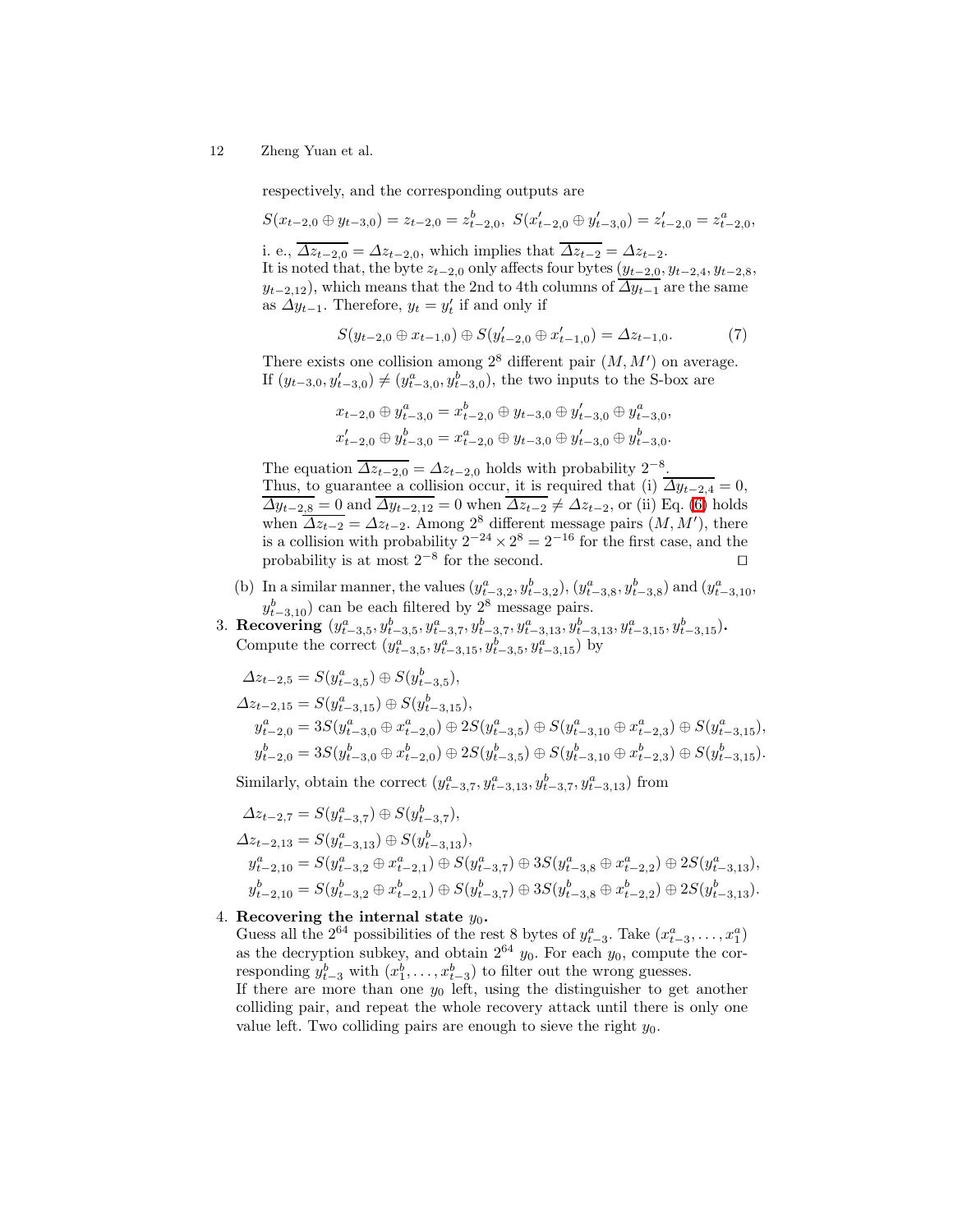Until now, the recovery attack on the internal state  $y_0$  is completed.

Complexity Evaluation. The complexity of this attack is dominated by the distinguishing attack and the final exhaustive search, which is about  $2^{65.5}$  queries and  $2^{65.5}$  chosen messages.

Second Preimages for ALPHA-MAC. Once the internal state  $y_0$  is recovered, the second preimages can be found by Huang et al.'s attack [\[10\]](#page-21-5), and a selective forgery attack can be performed as in [\[5\]](#page-21-6).

### 5 Conclusion

In this part, the distinguishing and forgery attacks on the ALRED construction and its specific instance Alpha-MAC are presented. The complexity of the attacks is dominated by the birthday attack, far less than the exhaustive search. Our contribution is to detect inner near-collisions with specific differences rather than collisions, from which more information can be obtained. Especially for Alpha-MAC, combining with the distinguishing attack, we explore a series of tricks to recover the internal state, which equals to an equivalent subkey. This leads to the second preimage attack on Alpha-MAC. It is remarked that the distinguishing and forgery attacks on Alred construction are also applicable to the MACs based on CBC and CFB encryption modes.

## Part II Impossible Differential Cr[y](#page-12-0)ptanalysis of PELICAN, MT-MAC-AES and PC-MAC-AES<sup>2</sup>

#### 6 Introduction to Part II

Besides the MACs introduced in Part I, there are several others based on reduced block ciphers, such as Pelican [\[9\]](#page-21-13), MT-MAC-AES and PC-MAC-AES [\[15\]](#page-21-14), and all of them take the 4-round AES  $^3$  $^3$  as the iteration function.

Pelican is an optimized version of Alpha-MAC, which was proposed by Daemen and Rijmen. It generates the MAC value in a CBC-like manner. The side-channel collision attack on ALPHA-MAC works for PELICAN, too [\[5\]](#page-21-6). Minematsu and Tsunoo also proposed two provably secure MAC constructions, MT-MAC and PC-MAC, which make use of the provably secure almost universal hash functions  $(AU_2)$ . The MT-MAC uses differentially uniform permutations such as 4-round AES with independent keys in a Wegman-Carter binary tree. However, it is not memory efficient. A modified version PC-MAC, which is based on a CBC-like AU<sup>2</sup> hash PCH (Periodic CBC Hash), was suggested.

Inspired by recent MAC cryptanalysis techniques of Wang et al. [\[19](#page-21-9)[,20\]](#page-21-10) and the methods introduced in Part I  $[21]$ , we observe that the impossible differential

<sup>&</sup>lt;sup>2</sup> by Wei Wang, Xiaoyun Wang, and Guangwu Xu. See [\[18\]](#page-21-15) for the full version.

<span id="page-12-1"></span><span id="page-12-0"></span><sup>&</sup>lt;sup>3</sup> The MT-MAC-AES and PC-MAC-AES take the *simplified* 4-round AES described in Section [7.2.](#page-14-0)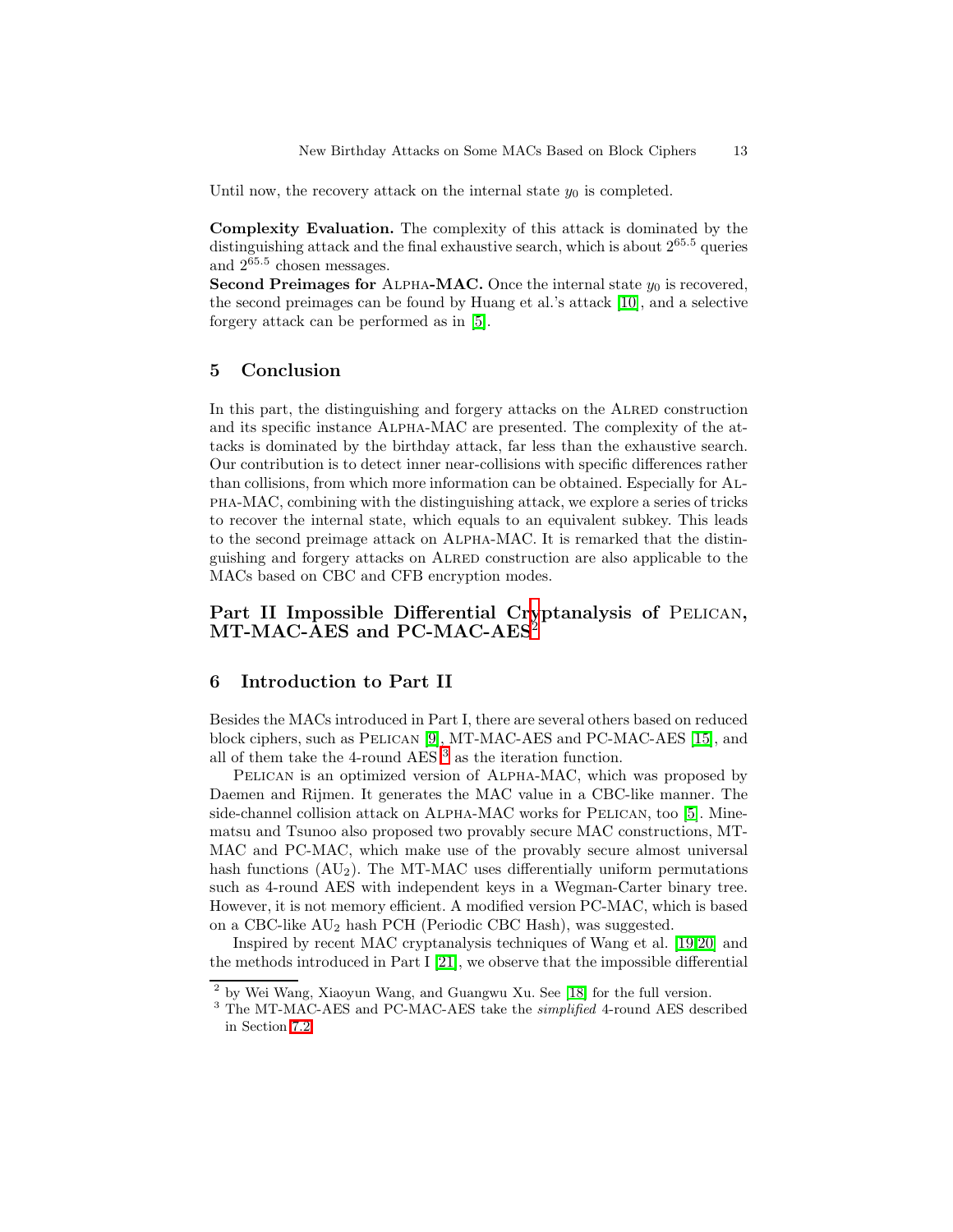attack can be extended to MACs provided that enough inner near-collisions with specific differences are detected.

Impossible differential attack [\[3\]](#page-21-16) is one of the widely used cryptanalytic techniques on block ciphers. It is a sieving attack which focuses on a differential path with probability 0. If a pair of messages is encrypted or decrypted to an impossible difference under some trial key, one can filter out this trial key from the key space. Thus, the correct key is found by eliminating all the wrong keys which lead to a contradiction. For MAC algorithms, the secret key is usually replaced by the internal state. It seems that, the impossible differential attack is hard to work with MAC algorithms, due to the fact that the internal state values as well as their differences, are concealed by the final full encryption or complex keyed iterations. However, the recent techniques based on the birthday attack overcome this obstacle. One can recognize the inner near-collisions with some specific differences, hence the impossible differential attack can be performed with the detected inner near-collisions.

Taking 4-round AES as a building block, we are able to recover its secret state utilizing a 3-round impossible differential characteristic. For Pelican, the secret subkey is replaced by the internal state, thus we can recover its internal state with  $2^{85.5}$  chosen messages and  $2^{85.5}$  queries. This attack can be further extended to a subkey recovery attack on MT-MAC-AES with the same complexities. For PC-MAC-AES, we recover its two secret keys separately once the internal state is sieved, with  $2^{85.5}$  chosen messages and  $2^{128}$  queries. We emphasis that our results do not contradict to any security proof associated with the designs. Due to space limitations, we only present attacks on Pelican and PC-MAC-AES, while the attack on MT-MAC-AES appears in [\[18\]](#page-21-15).

## 7 Backgrounds

Beside the notations defined in Part I, we will use the following notations in this part: let  $z_i^I$  denote the input of the *i*-th AES round, while  $z_i^B$ ,  $z_i^R$ ,  $z_i^M$  and  $z_i^O$ denote the intermediate values after the application of SB, SR, MC and AK of the *i*-th AES round, respectively.  $z_i$  is exhibited as a  $4 \times 4$  two dimensional array of bytes indexed as:

|    |             |    | 3  |
|----|-------------|----|----|
|    | 5           | 6  |    |
| 8  | 9           | 10 |    |
| 12 | $^{\rm 13}$ | 4  | 15 |

Next, we give brief descriptions of PELICAN and PC-MAC-AES.

#### 7.1 Pelican Algorithm

PELICAN is a specific instance of ALRED construction taking 4-round AES as a building block [\[9\]](#page-21-13). It supports 128-bit block and 128/160/192/224/256-bit key.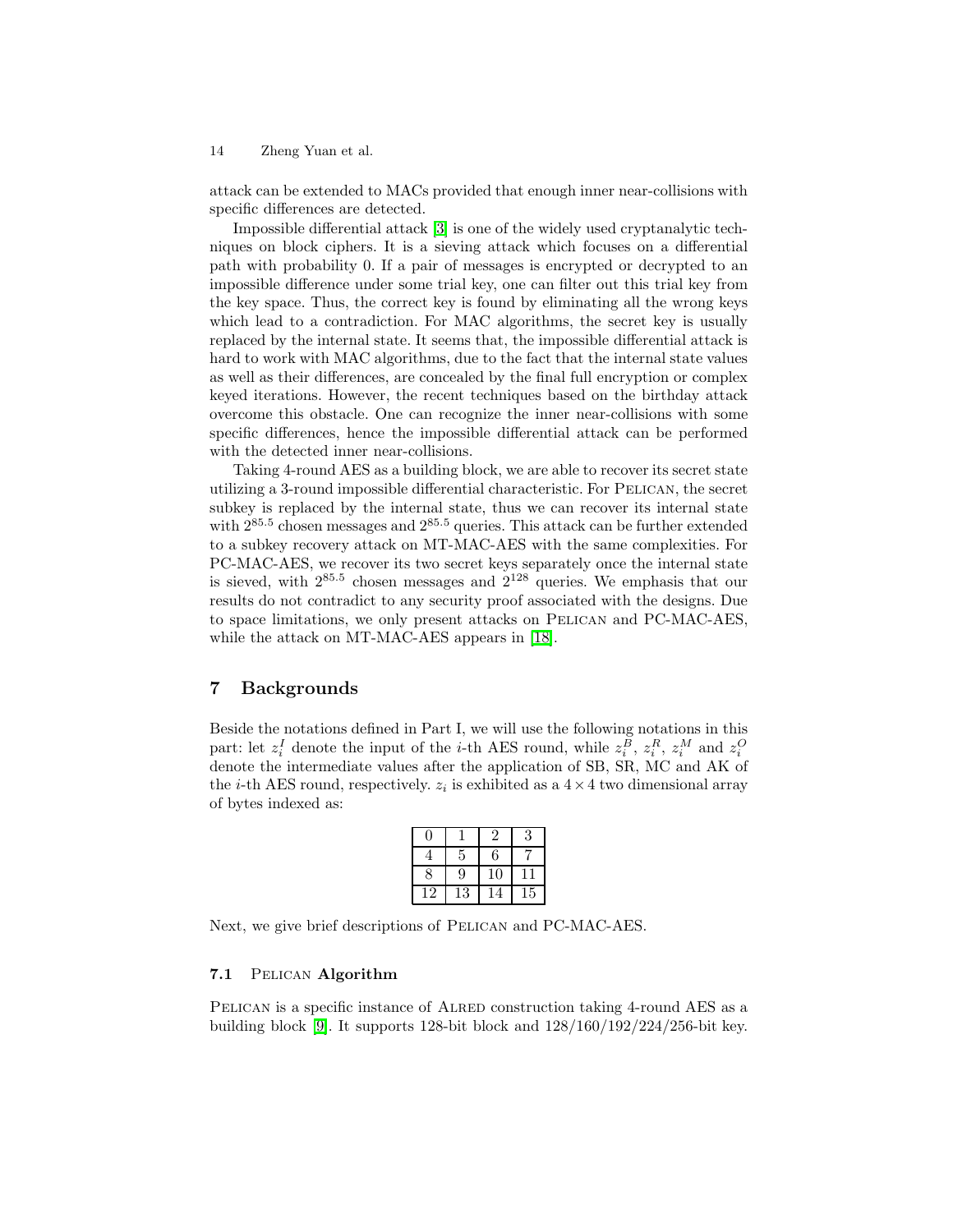Pelican takes a message of arbitrary length as input, and outputs a MAC value with length up to 128-bit.

To construct the MAC, let us pad a message  $M$  of any length to a multiple of 128-bit by appending a single bit '1' followed by the minimum bits of '0', and split the padded message into 128-bit words  $(x_1, x_2, \ldots, x_b)$ . The PELICAN MAC function works as follows:

- 1. Initialization: Fill the 128-bit *state* with zeros, and encrypt the zero state with AES encryption, i. e.,  $y_0 = E_K(0)$ , where E is the AES, and K is the secret key.
- 2. **Chaining:** XOR the first message word  $x_1$  to the state, i. e.,  $y_1 = y_0 \oplus x_1$ . For each message word  $x_i$   $(i = 2, \ldots, b)$ , perform an iteration operation:  $y_i = f(y_{i-1}) \oplus x_i$ , where f consists of 4-round AES with the round subkeys set to 0.
- 3. **Finalization:** Apply the full AES to the state, and take the first  $l_m$  bits of the state as the MAC value of M. The final output C is  $C = Trunc(E_K(y_m))$ .

#### <span id="page-14-0"></span>7.2 PC-MAC-AES

PC-MAC is a provably secure MAC construction proposed in [\[15\]](#page-21-14). It is composed of an *n*-bit block cipher  $E_K$ , and an *n*-bit auxiliary keyed permutation  $G_U$ . Two secret keys are required, one for the block cipher and the other for making the block cipher tweakable.

For  $i = 1, 2, \ldots, s$ , let  $F_i$  be an *n*-bit random function. Suppose  $x = (x_1, x_2, \ldots, x_s)$  $x_{s+1}$ , we first define the chaining function:

$$
Ch[F_1, \ldots, F_s](x) = x_{s+1} \oplus F_s(x_s \oplus F_{s-1}(\cdots F_2(x_2 \oplus F_1(x_1)) \cdots)),
$$

which is used iteratively when the input is longer than  $(s + 1)$  blocks, and terminates as soon as the last input block is XORed. The PCH is defined as follows:

#### Definition 1 (Periodic CBC Hash (PCH) [\[15\]](#page-21-14)).

Let  $E_K$  be an n-bit block cipher. For  $d \geq 0$ , let  $G = (G_1, \ldots, G_d)$  be the sequence of keyed auxiliary permutation, where for  $G_i$   $(i = 1, \ldots, d)$ , the subkey involved in G is  $U_i$ . We assume that  $(K_1^{XOR}, \ldots, K_{d-1}^{XOR})$  are  $(d-1)$  n-bit subkeys. The Periodic CBC Hash is defined as:

$$
PCH_d[E_K, G] = Ch[E_K, G_1, G_2^{\oplus K_1^{XOR}}, \dots, G_d^{\oplus K_{d-1}^{XOR}}].
$$

Here,  $G_i^{\oplus K_{i-1}^{XOR}}(\alpha) = G_i(\alpha \oplus K_{i-1}^{XOR})$   $(i = 2, ..., d)$ , where  $\alpha$  is an n-bit variable.  $PCH_d[E_K, G]$  terminates as soon as the last input block is XORed.

The next is the description of the PC-MAC<sub>d</sub> $[E_K|G_U]$  construction.

#### – Preprocessing:

• Compute  $U = (U_1, \ldots, U_d)$ , which is the first dl bits of  $E_K(0 \oplus L), \ldots$ ,  $E_K(\hat{a} \oplus L)$ . Here, K, L are the secret keys, and  $\hat{a} = \lfloor dl/n \rfloor$ .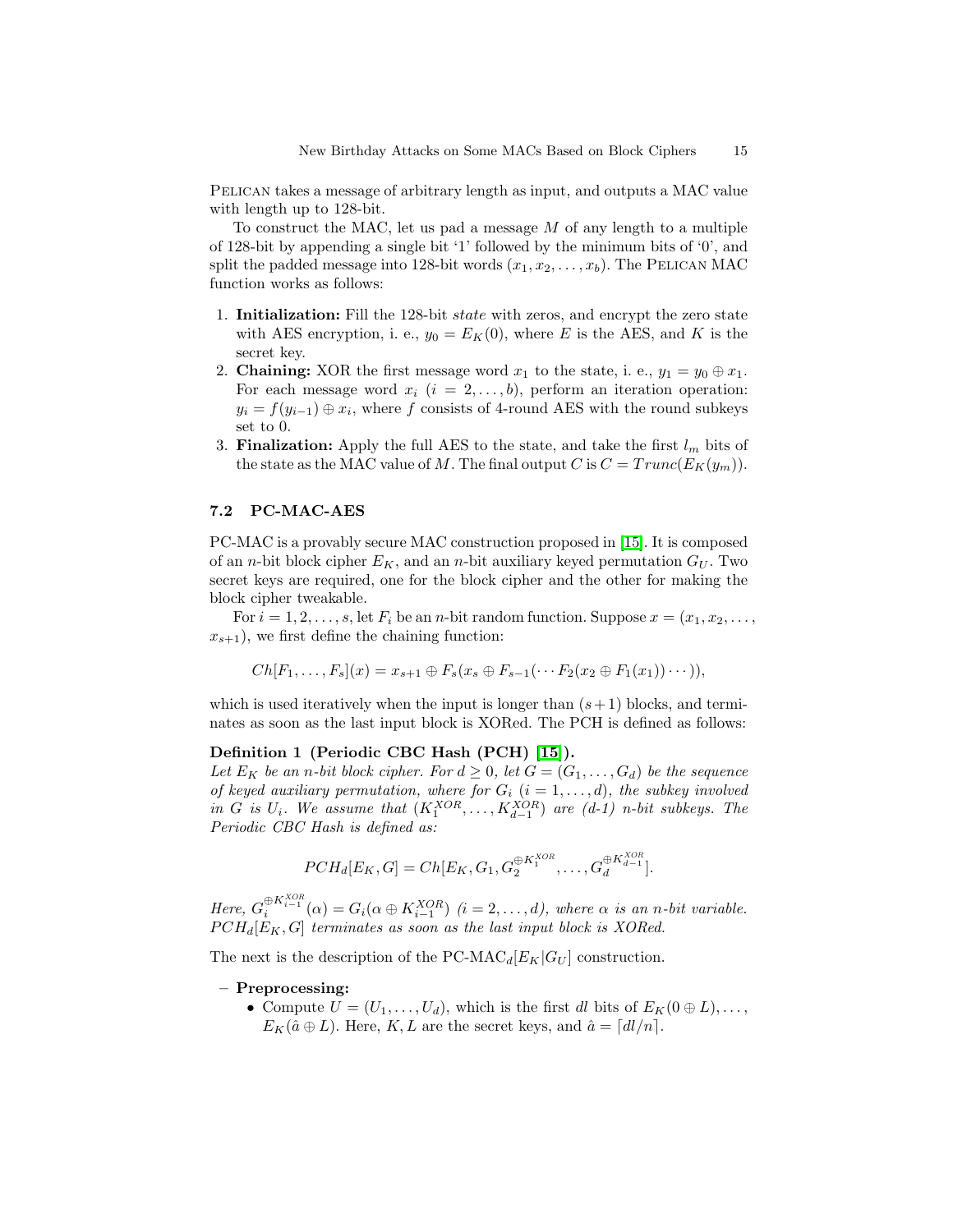• Compute  $K_{j-\hat{a}+1}^{\text{XOR}} = E_K(j \oplus L)$ , for  $j = \hat{a}, \ldots, \hat{a} + d - 2$ .  $-$  MAC Computation: For a message M with arbitrary length,

$$
C = \begin{cases} E_K(PCH_d[E_K, G](M) \oplus L \cdot u) & if \ |M| \mod n = 0, \\ E_K(PCH_d[E_K, G](M \| 10^t) \oplus L \cdot u^2) & if \ |M| \mod n = n - t - 1, \end{cases}
$$

where u is an element of  $GF(2^n)$  that is not 0 or 1, and  $L \cdot u$  is the multiplication of L and u on  $GF(2^n)$ .

The authors of [\[15\]](#page-21-14) recommended to implement block cipher  $E_K$  with the AES-128, and the permutation  $G_U$  with the *simplified* 4-round AES, where the transformations of each round perform in the order of AK, SB, SR and MC, and the addition of the first round key and the last diffusion layer are omitted. We call this AES-based instance PC-MAC-AES.

### <span id="page-15-1"></span>8 Main Idea of the Impossible Differential Cryptanalysis

Similar to the cryptanalysis of block ciphers, to implement an impossible differential attack on MACs, we need to find an impossible differential path first. Then collect many structures of chosen messages, query MACs with them, and sieve the message pairs with the required intermediate differences. For each sieved pair, discard the wrong subkeys (or internal states) which cause the partial encryption and decryption to match the impossible differential path. Finally, after enough pairs are analyzed, only the correct subkey (or internal state) is left.

#### 8.1 Three-Round Impossible Differential Property of AES

For AES, several 4-round impossible differential paths have been found in literature, e. g. [\[1,](#page-20-1)[4,](#page-21-17)[16\]](#page-21-18). However, we note that, among the MAC algorithms presented in the previous section, the 4-round AES is taken as a building block. Thus, we focus on the reduced AES and only need a 3-round impossible differential path.

<span id="page-15-0"></span>The 3-round impossible differential path is stated as follows.

Property 1 (Impossible Differential Path of 3-round AES). For 3-round AES, given an input pair  $(z_2^I, z_2^I')$  whose components equal in all except six bytes indexed by  $(0, 1, 5, 8, 12, 13)$  (or  $(0, 1, 4, 5, 9, 12), (0, 4, 5, 8, 9, 13), (1, 4, 8, 9, 12, 13)$ ), the difference of the output pair  $(z_4^O, z_4^{O'} )$  can not have exactly one nonzero byte.

The correctness of Property [1](#page-15-0) can be easily proved, and Fig. [4](#page-16-0) illustrates the impossible differential path for the case of  $(0, 1, 5, 8, 12, 13)$ .

#### 8.2 Message Pairs Collection Phase

In the cryptanalysis of block ciphers, we can collect the message pairs available to the impossible differential attack directly according to the output differences and chosen message differences. While for MACs mentioned above, we have to explore new techniques to collect such message pairs since the 4-round AES is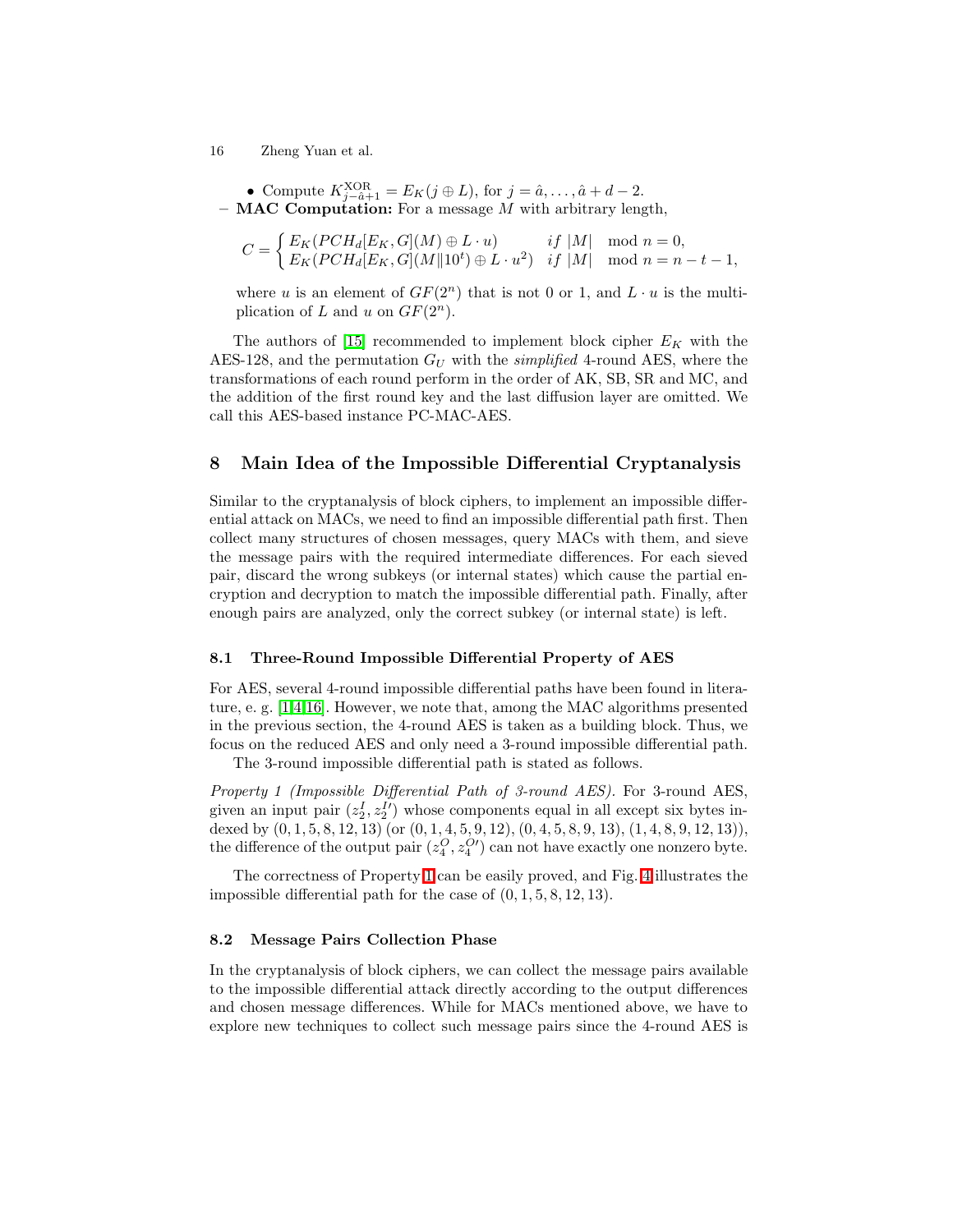

<span id="page-16-0"></span>Fig. 4. 3-Round Impossible Differential Path of AES

used as a chaining or auxiliary permutation function, whose output is concealed by the final full AES encryption, as well as the output difference.

To get over this obstacle, we take advantage of the idea described in [\[19](#page-21-9)[,20](#page-21-10)[,21\]](#page-21-11). First, randomly choose two structures of messages, with the message differences of some specific forms. One example is that there is only one nonzero byte in the difference of the last word. The concrete structures are constructed based on the concrete MAC constructions. Second, utilize the birthday attack to search collisions between the two structures. Finally, once enough message collisions are collected, we can sieved the correct subkeys in the similar manner as the impossible differential cryptanalysis of block ciphers. The details of collecting collision pairs will be given in the next section.

## 9 Impossible Differential Cryptanalysis of PELICAN and PC-MAC-AES

In this section, we present the impossible differential attacks based on the 3 round impossible differential path proposed in Section [8.](#page-15-1)

#### <span id="page-16-1"></span>9.1 Internal State Recovery of PELICAN

This subsection describes the internal state recovery attack on Pelican with one additional round at the beginning of the 3-round impossible differential path. The recovery of the internal state results in the derivation of an equivalent subkey, i. e., the state  $y_0 = E_K(0)$ . We depict the PELICAN algorithm with two message words in Fig. [5](#page-17-0) for simplicity.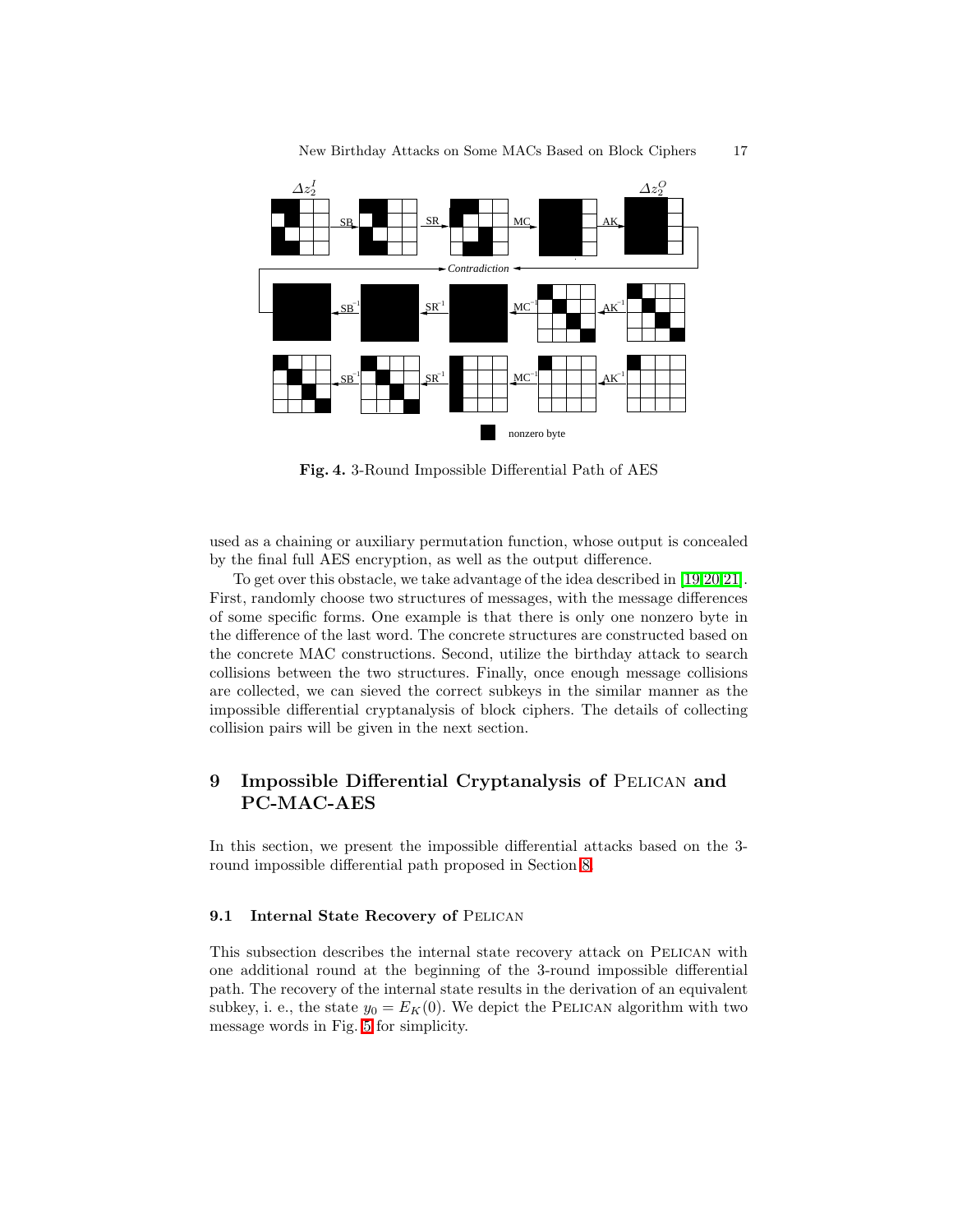$$
y_0 \longrightarrow 0
$$
  $y_1 \longrightarrow 4 AES$   $y_2 \longrightarrow 1$   $y_3 \longrightarrow C$ 

<span id="page-17-0"></span>Fig. 5. PELICAN  $(b = 2)$ 

We first consider the situation that there is no truncation at the final output, i. e.,  $l_m = 128$ . From Fig. [5,](#page-17-0) we can see that a collision at C indicates a collision at  $y_2$  since the final AES encryption is a permutation. Because

$$
y_2 = AES^{4r}(y_1) \oplus x_2,
$$

where  $AES^{4r}$  stands for the 4-round AES, the inner collision at  $y_2$  happens if and only if

$$
AES^{4r}(y_1) \oplus x_2 = AES^{4r}(y_1') \oplus x_2',
$$

<span id="page-17-1"></span>which yields the output difference of 4-round AES

$$
AES^{4r}(y_1) \oplus AES^{4r}(y_1') = x_2 \oplus x_2'. \tag{8}
$$

If there is truncation at the final output, i. e.,  $l_m < 128$ , then we need to distinguish the collision caused by inner collision, which means to detect the message pairs leading to  $y_2 = y'_2$ . Suppose  $(x_1 || x_2, x'_1 || x'_2)$  is a collision. Query the MAC with  $(x_1||x'_2, x'_1||x_2)$ . If they still collide, we conclude that the pair  $(x_1||x_2, x'_1||x'_2)$  satisfies  $y_2 = y'_2$ , i. e., Eq. [\(8\)](#page-17-1).

It is clear that, once an inner collision is detected, we can deduce the information of the output difference of the inner 4-round AES from  $\Delta x_2$ , and apply the impossible differential cryptanalysis. Therefore, it is essential to collect enough message pairs which cause inner collisions at  $y_2$ .

#### Message Pairs Collection Phase

We sieve the message pairs resulting in the inner collisions as follows.

1. Construct two structures, each has  $2^{64}$  two-word messages. Randomly choose  $(x_{1,2}, \ldots, x_{1,14})$ , which are the bytes of the first word  $x_1$  indexed by  $(2, 3, 4, 7,$  $(8, 9, 13, 14)$ , and set the corresponding bytes of  $x'_1$  with the same values; randomly choose two 128-bit message words  $x_2$  and  $x_2'$ , with only one nonzero byte in  $\Delta x_2 = x_2 \oplus x'_2$ . The two structures are

$$
S_1 = \{ (x_1, x_2) | (x_{1,0}, x_{1,1}, x_{1,5}, x_{1,6}, x_{1,10}, x_{1,11}, x_{1,12}, x_{1,15}) \in \{0, 1\}^{64} \},
$$
  
\n
$$
S_2 = \{ (x'_1, x'_2) | (x'_{1,0}, x'_{1,1}, x'_{1,5}, x'_{1,6}, x'_{1,10}, x'_{1,11}, x'_{1,12}, x'_{1,15}) \in \{0, 1\}^{64} \}.
$$

It is noted that the difference  $\Delta x_1$  is zero at bytes indexed by  $(2, 3, 4, 7, 8, 9, 13,$ 14), where  $\Delta x_1 = x_1 \oplus x'_1$ .

2. Query MAC on the two structures, and search collisions between the corresponding MAC values of the two structures by the birthday attack.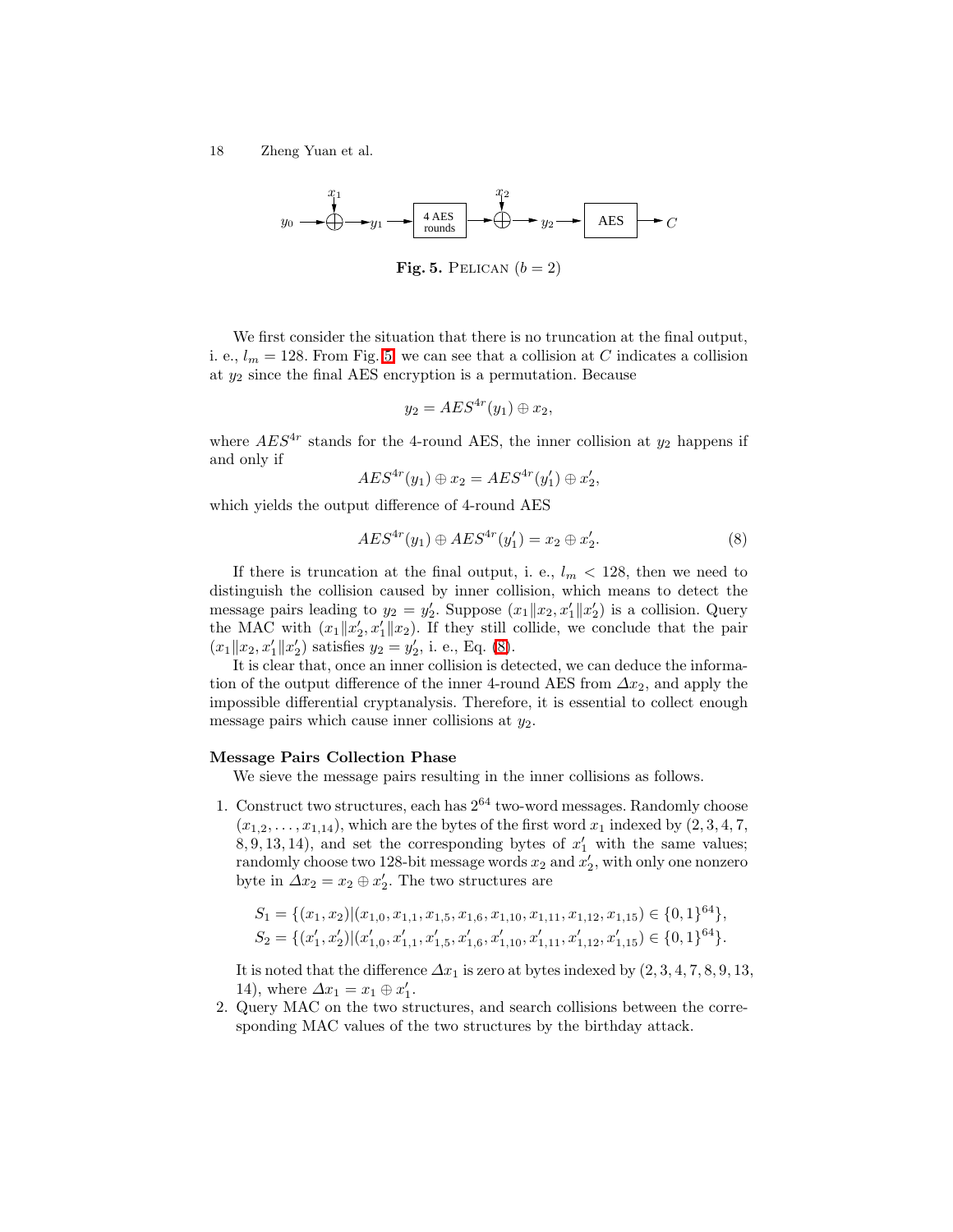- If there is no truncation at the final output, the corresponding colliding message pairs cause inner collisions at  $y_2$ .
- Else, for all collected colliding pairs  $(x_1||x_2, x'_1||x'_2)$ , query the MAC on  $(x_1||x'_2, x'_1||x_2)$ . If still collide,  $(x_1||x_2, x'_1||x'_2)$  must be an inner collision.

Since there are 2<sup>64</sup> elements in each structure, and the internal state is 128 bit, one inner collision is expected to be found with probability 2−<sup>1</sup> . Repeat the message pairs collection phase by choosing different  $(x_{1,2}, x_{1,3}, x_{1,4}, x_{1,7}, x_{1,8}, x_{1,9},$  $x_{1,13}, x_{1,14}$ , one inner collision pair is expected to be obtained. This means that, we can get one useful pair with about  $2 \times 2 \times 2^{64} = 2^{66}$  chosen messages. To obtain  $2^a$  colliding pairs,  $2^a \times 2^{66} = 2^{a+66}$  chosen messages are required. Thus, the time complexity is  $2^{a+66}$  queries.

For each collected pair, there is only one nonzero byte in  $\Delta z_4^O$  since there is only one nonzero byte in  $\Delta x_2$ , where  $z_4^O = AES^{4r}(y_1)$ . The input to the 4round AES,  $y_1$ , equals to  $x_1 \oplus y_0$ , and the round subkeys are set to zero, so  $y_0$ can be regarded as the subkey XORed before the first round, and is recovered in a similar manner as the impossible differential cryptanalysis of AES.

#### Internal State Recovery Phase

We can recover 8 bytes of  $y_0$  at position  $(0, 1, 5, 6, 10, 11, 12, 15)$  by exhaustive search directly (See Fig. [6\)](#page-18-0).



<span id="page-18-0"></span>Fig. 6. Internal State Recovery of PELICAN

- 1. Initialize a list L to store the  $2^{64}$  possible values  $(y_{0,0}, y_{0,1}, y_{0,5}, y_{0,6}, y_{0,10},$  $y_{0,11}, y_{0,12}, y_{0,15}$ .
- 2. For each of the  $2<sup>a</sup>$  valid pairs, perform partial encryption with each element in L, and obtain the first two columns of  $z_1^M$  and  $z_1^{M'}$ , respectively. From the fact that  $\Delta x_1$  is zero at bytes  $(2, 3, 4, 7, 8, 9, 13, 14)$ , we can deduce that the last two columns of  $\Delta z_1^M$  are zero. Thus, if  $\Delta z_1^M$  is in the form of  $\Delta z_2^I$ as described in Property [1,](#page-15-0) the corresponding 8 bytes of  $y_0$  must be wrong, because of Property 1. We delete it from the list L.

After all pairs are processed, we expect that there is only one element in the list L, which is the correct one.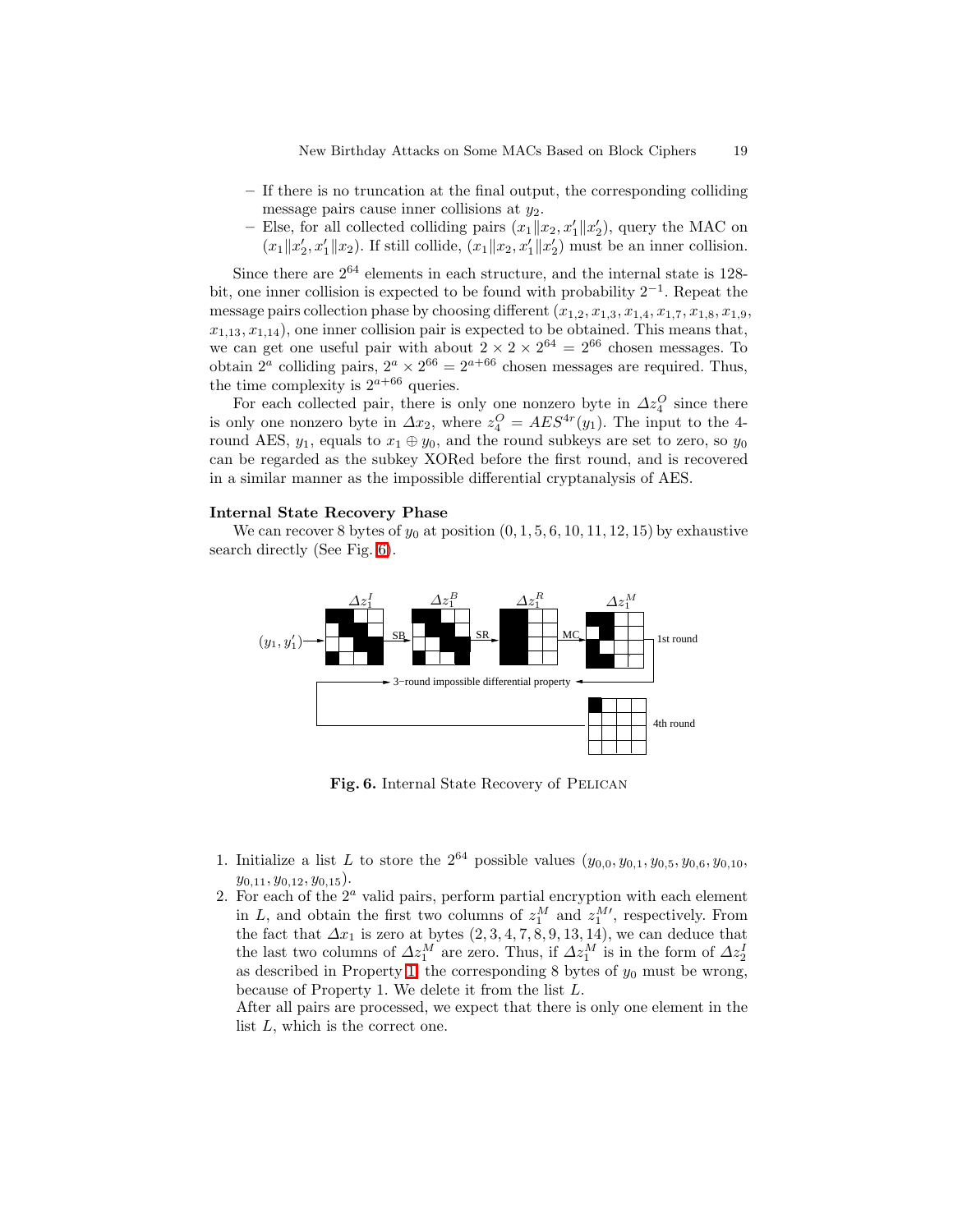For random  $(y_{0,0}, y_{0,1}, y_{0,5}, y_{0,6}, y_{0,10}, y_{0,11}, y_{0,12}, y_{0,15})$ , the probability that  $\Delta z_1^M$  has the impossible form is  $4 \cdot 2^{-16} = 2^{-14}$ , since for the two zero bytes in the first two columns, there are 4 possible positions. Therefore, for each collected pair, we can filter out  $2^{64} \cdot 2^{-14} = 2^{50}$  wrong  $(y_{0,0}, y_{0,1}, y_{0,5}, y_{0,6}, y_{0,10}, y_{0,11}, y_{0,12}, y_{0,15})$ , and one wrong value remains in list L with probability  $1 - \frac{2^{50}}{2^{64}}$ . After analyzing all  $2^a$  pairs, the expected number of wrong elements left in L should satisfy

$$
2^{64}\cdot (1-\frac{2^{50}}{2^{64}})^{2^a}<1.
$$

This relation holds if we take  $a = 2^{19.5}$ .

In this manner, we can recover 8 bytes of the internal state  $y_0$ , and the other 8 bytes can be recovered in a similar way.

Complexity Estimation. For the message pairs collection phase, the data complexity is  $2^{a+66} = 2^{85.5}$  chosen messages, and the time complexity is  $2^{85.5}$ queries. For the internal state recovery phase, the time complexity is at most  $2^{19.5} \cdot 2^{64} = 2^{83.5}$  one-round encryptions since there are  $2^{19.5}$  collected pairs. Therefore, the total complexity is dominated by the message pairs collection phase, which is about  $2^{85.5}$  queries and  $2^{85.5}$  messages.

Selective Forgery Attack. Once the attacker obtains the value of the internal state  $y_0$ , he has full control of the internal state, and can create arbitrary colliding messages by calculating a proper 128-bit injection at the end.

#### 9.2 Key Recovery Attack on PC-MAC-AES

The situation becomes a little different when it comes to PC-MAC-AES, where the simplified 4-round AES is applied after the second block, and there are two secret keys  $(K, L)$  involved in the MAC computation. We can use the divideand-conquer technique to recover the two secret keys. The PC-MAC-AES with three message words is illustrated in Fig. [7.](#page-19-0)



Fig. 7. PC-MAC-AES with Three Message Words

<span id="page-19-0"></span>We proceed the key recovery attack according to the following procedure.

1. Construct two structures by prepending a fixed  $x_1$  to each message of structures  $S_1$  and  $S_2$  given in Section [9.1.](#page-16-1) Randomly choose  $x_1$ , set the bytes at  $\left(2, 3, 4, 7, 8, 9, 13, 14\right)$  of  $x_2$  and  $x_2'$  to the same values, and choose two 128-bit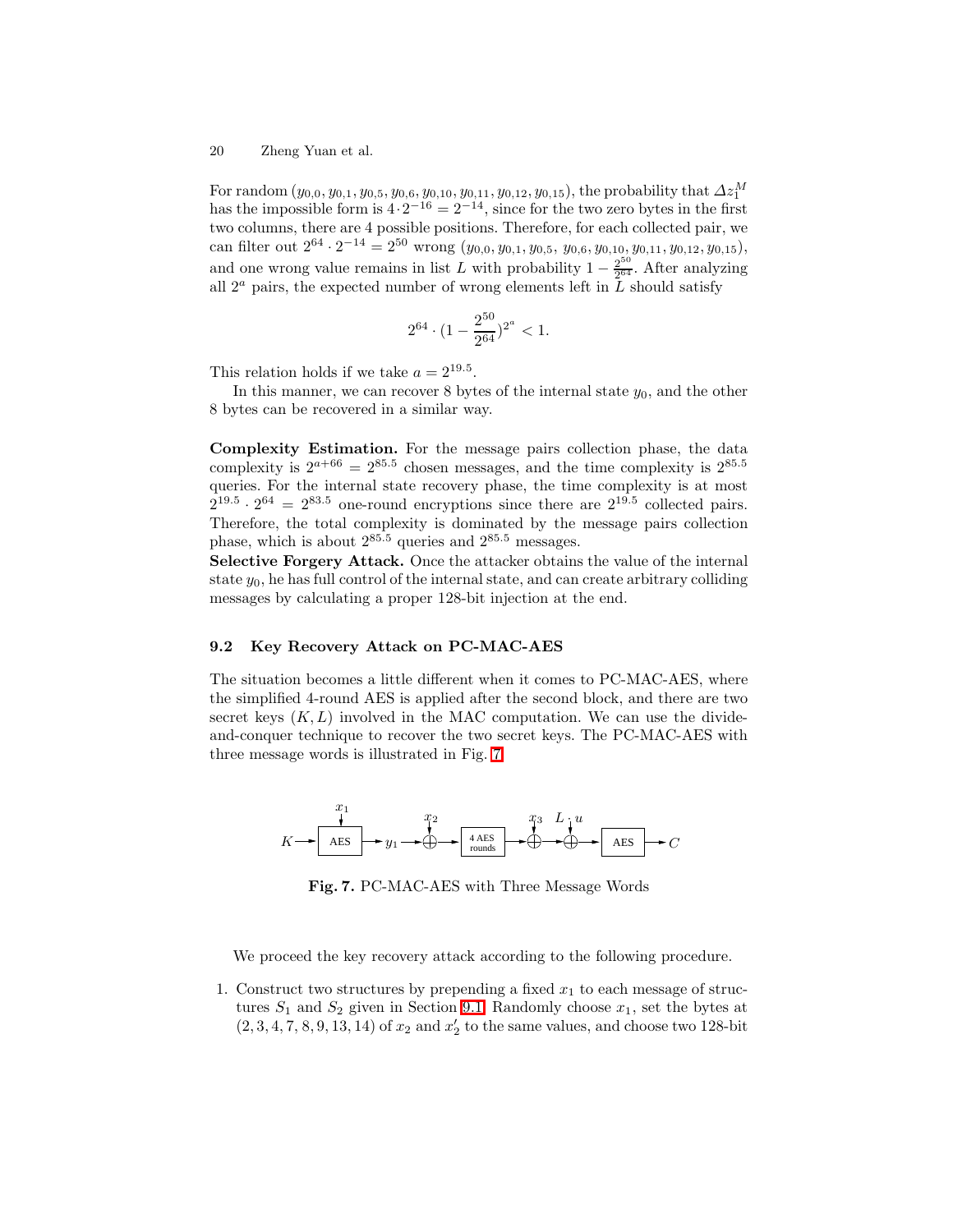message blocks  $x_3$  and  $x'_3$  with only one nonzero byte in  $\Delta x_3$ . The following are the two structures, each has  $2^{64}$  elements:

$$
S'_1 = \{ (x_1, x_2, x_3) \mid (x_{2,0}, x_{2,1}, x_{2,5}, x_{2,6}, x_{2,10}, x_{2,11}, x_{2,12}, x_{2,15}) \in \{0, 1\}^{64} \},
$$
  

$$
S'_2 = \{ (x_1, x'_2, x'_3) \mid (x'_{2,0}, x'_{2,1}, x'_{2,5}, x'_{2,6}, x'_{2,10}, x'_{2,11}, x'_{2,12}, x'_{2,15}) \in \{0, 1\}^{64} \}.
$$

- 2. Recover the value  $y_1$  using the internal state recovery attack presented in Section [9.1.](#page-16-1) It is noted that,  $x_1$  is unchanged when we choose different structures to collect enough colliding pairs.
- 3. Since  $y_1 = E_K(x_1)$ , K is recovered by exhaustive search directly.
- 4. When K is recovered, exhaustively search  $2^{128}$  possibilities of L, and only the correct one is suggested by the MAC value  $C$ .

Complexity Estimation. The data complexity is the same as the internal state recovery attack on PELICAN, which is about  $2^{85.5}$  chosen messages, and the time complexity is dominated by the exhaustive search of the secret key, which is about  $2^{128}$  queries, much lower than the  $2^{256}$  security bound.

We note that even two keys are involved in PC-MAC-AES, the security of the algorithm does not get enhanced.

## 10 Conclusion

In this part, we adopt the techniques of detecting the inner near-collisions with some specific differences [\[19](#page-21-9)[,20](#page-21-10)[,21\]](#page-21-11) to implement impossible differential cryptanalysis on Pelican, MT-MAC-AES and PC-MAC-AES, and all of them take the 4-round AES as the iteration function. Based on a 3-round impossible differential path of AES, we can recover the internal state of PELICAN, which is an equivalent subkey, and the recovery leads to a selective forgery attack. The data complexity is  $2^{85.5}$  chosen messages, and the time complexity is  $2^{85.5}$  queries. This attack is applicable to MT-MAC-AES and PC-MAC-AES directly. For MT-MAC-AES, it turns to be a subkey recovery attack with the same complexity. For PC-MAC-AES, we can deduce the two secret keys separately with 2<sup>128</sup> queries and 2<sup>85</sup>.<sup>5</sup> chosen messages. Our attacks have a complexity greater than the birthday paradox, so they are not covered by the designers proofs.

Acknowledgments. We would like to thank the anonymous reviewers for their helpful comments on the two parts.

### <span id="page-20-1"></span>References

- 1. Bahrak, B., Aref, M.R.: Impossible Differential Attack on Seven-Round AES-128. IET Information Security, 2(2), 28–32 (2008)
- <span id="page-20-0"></span>2. Bellare, M., Canetti, R., Krawczyk, H.: Keying Hash Functions for Message Authentication. In: Koblitz, N. (ed.) CRYPTO 1996. LNCS, vol. 1109, pp. 1–15. Springer, Heidelberg (1996)